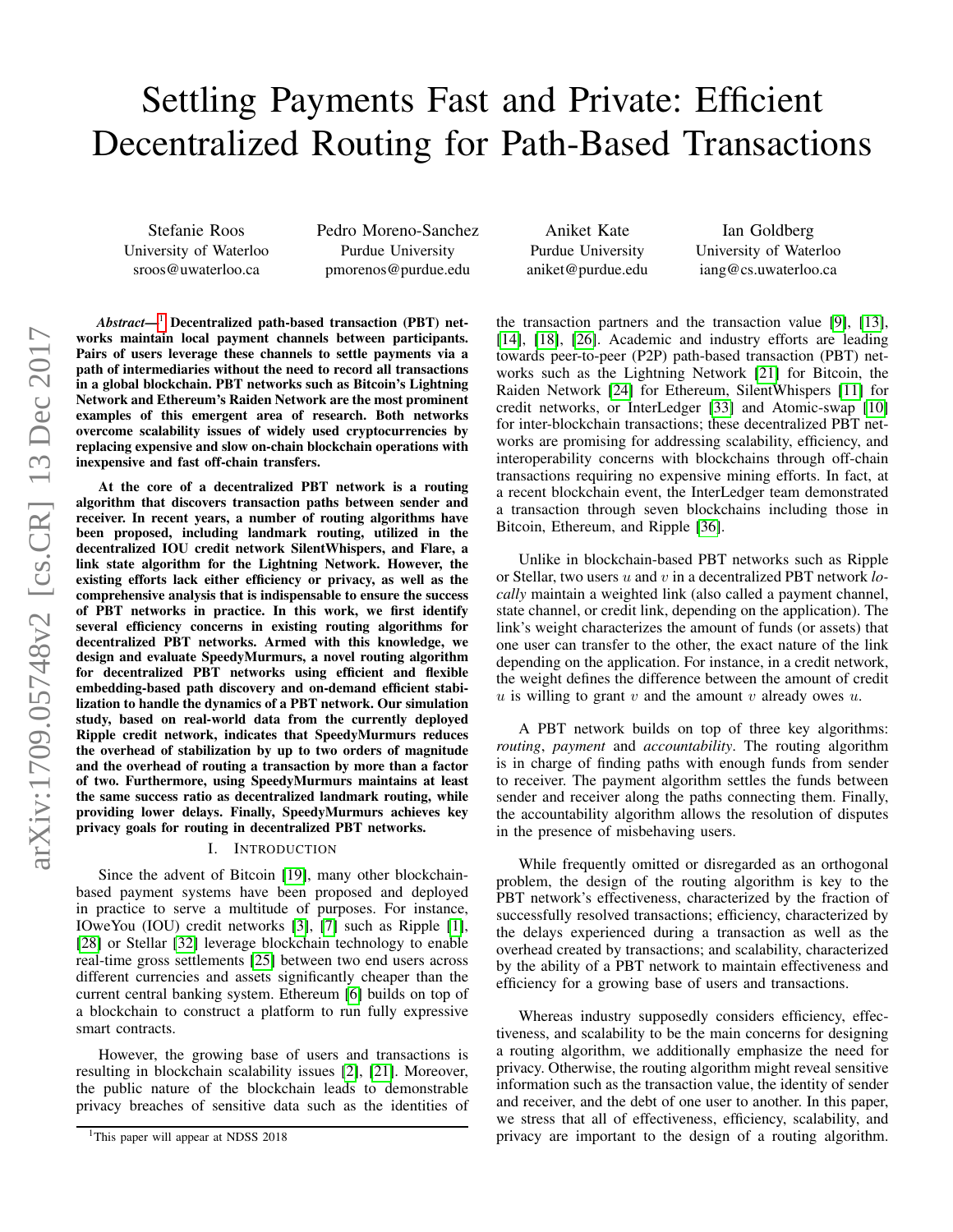A routing algorithm lacking any of these key properties is unlikely to be deployed.

The few routing algorithms proposed so far for PBT networks fail to achieve either privacy, efficiency, or scalability. For instance, the routing algorithm in Ripple and Stellar relies on a public blockchain that logs the complete PBT network, thereby introducing blockchain fees and impeding privacy. Canal [\[35\]](#page-14-20) relies on a single server to store the complete PBT network, find paths, and settle payments between users. Therefore, the server is trivially aware of all links between users and their transactions. PrivPay [\[17\]](#page-14-21) leverages trusted hardware to encrypt the PBT network data at the server and uses oblivious algorithms to hide the access patterns, thereby increasing the privacy for the links between users and their payments. Nevertheless, PrivPay still suffers from a single point of failure and low scalability. Flare [\[23\]](#page-14-22), a routing algorithm for the Lightning Network, requires every user in the path from sender to receiver to send the current fund amounts for their payment channels to the sender, thereby leaking sensitive information [\[23\]](#page-14-22). The most promising approach with regard to privacy is SilentWhispers [\[11\]](#page-14-16), a decentralized PBT network without a public ledger. However, as we show in this paper, the routing algorithm in SilentWhispers lacks efficiency.

In this work, we present SpeedyMurmurs, a routing algorithm for PBT networks that provides formal privacy guarantees in a fully distributed setting and outperforms the stateof-the-art routing algorithms in terms of effectiveness and efficiency. SpeedyMurmurs extends VOUTE [\[30\]](#page-14-23), a privacypreserving embedding-based [\[20\]](#page-14-24) routing algorithm for message delivery in route-restricted P2P networks. Targeting message transmission in undirected and unweighted networks rather than payments, VOUTE is unequipped for dealing with weighted links and specifically changes of these weights as a result of previous transfers. SpeedyMurmurs combines the underlying ideas of VOUTE with the specifics of credit networks. In particular:

- SpeedyMurmurs considers both the available funds and the closeness to the destination of a neighbor when routing a payment, resulting in an efficient algorithm with flexible path selection.
- SpeedyMurmurs employs an on-demand efficient stabilization algorithm that reacts to changes of links if necessary but keeps the overhead corresponding to these changes low.
- SpeedyMurmurs provides an improved handling of concurrent transactions by allowing nodes to proactively allocate exactly the amount of funds required for a transaction rather than barring concurrent transactions from using a link altogether or risking failures during the subsequent payment phase.
- In our simulation study, which models a credit network and transactions based on a real-world dataset of Ripple ranging from 2013 to 2016, SpeedyMurmurs performs transactions at about twice the speed of SilentWhispers and reduces the communication overhead of transactions by at least a factor of two while maintaining a similar or higher effectiveness.
- SpeedyMurmurs reduces the overhead of managing link changes by 2–3 orders of magnitude except for rare

phases (approximately one per year) in the Ripple dataset corresponding to sudden rapid growth.

• SpeedyMurmurs achieves *value privacy*, i.e., the value of a transaction remains hidden, as well as *sender* and *receiver privacy*, i.e., the identities of the two users remain hidden from the adversary.

In summary, SpeedyMurmurs offers an effective, efficient, and scalable solution for privacy-preserving routing in PBT networks, thus being a promising candidate for upcoming deployment of such networks. Our release of the initial results initiated a discussion about the deployment of SpeedyMurmurs or related algorithms in the context of the Lightning network.[2](#page-1-0)

# II. STATE OF THE ART AND LIMITATIONS

<span id="page-1-1"></span>We first briefly overview the notion of a PBT network. Then, we introduce the concepts of landmark routing and embedding-based routing, including the description of Silent-Whispers [\[11\]](#page-14-16), a PBT network based on landmark routing, and VOUTE [\[30\]](#page-14-23), an embedding-based routing algorithm, which we adapt to PBT networks in Section [IV.](#page-5-0)

# *A. PBT Networks*

In a PBT network, pairs of *users* locally maintain links weighted with application-dependent *funds*. In the Lightning Network for instance, two users create a link by adding a *deposit* transaction in the blockchain and update such links by locally adjusting their deposit's value. The Lightning Network thereby reduces the load on the blockchain and it has become the most promising alternative for scaling Bitcoin.

The payment operation in a PBT network involves a path of intermediate users who adjust their links pairwise to effectively settle funds between a sender and a receiver. In the Lightning Network, each intermediate user increases her deposit's value with their predecessor on the path by the transaction amount. Similarly, she decreases the deposit's value with her successor by the same amount. However, a payment cannot be performed without a *routing* algorithm to find the path itself at first.

# *B. Landmark Routing*

The landmark routing technique [\[34\]](#page-14-25) enables the computation of a subset of paths between a sender and a receiver in a PBT network without relying on the cost-intensive max-flow approach. The key idea of landmark routing is to determine a path from sender to receiver through an intermediate node, called a *landmark*, usually a well-known node of high connectivity. Using several such landmarks increases the number of computed paths between sender and receiver. While landmark routing does not discover all possible paths and hence might lead to a lower probability for a successful payment, past work indicates that the decrease of success is small in comparison to the gain in performance [\[17\]](#page-14-21), [\[35\]](#page-14-20).

Initially, each landmark starts two instances of the Breadth-First Search (BFS) algorithm, resulting in two spanning trees. In the first instance, only forward edges are considered and shortest paths from the landmark to each node are calculated.

<span id="page-1-0"></span><sup>2</sup>[https://lists.linuxfoundation.org/pipermail/lightning-dev/2017-November/](https://lists.linuxfoundation.org/pipermail/lightning-dev/2017-November/000798.html) [000798.html](https://lists.linuxfoundation.org/pipermail/lightning-dev/2017-November/000798.html)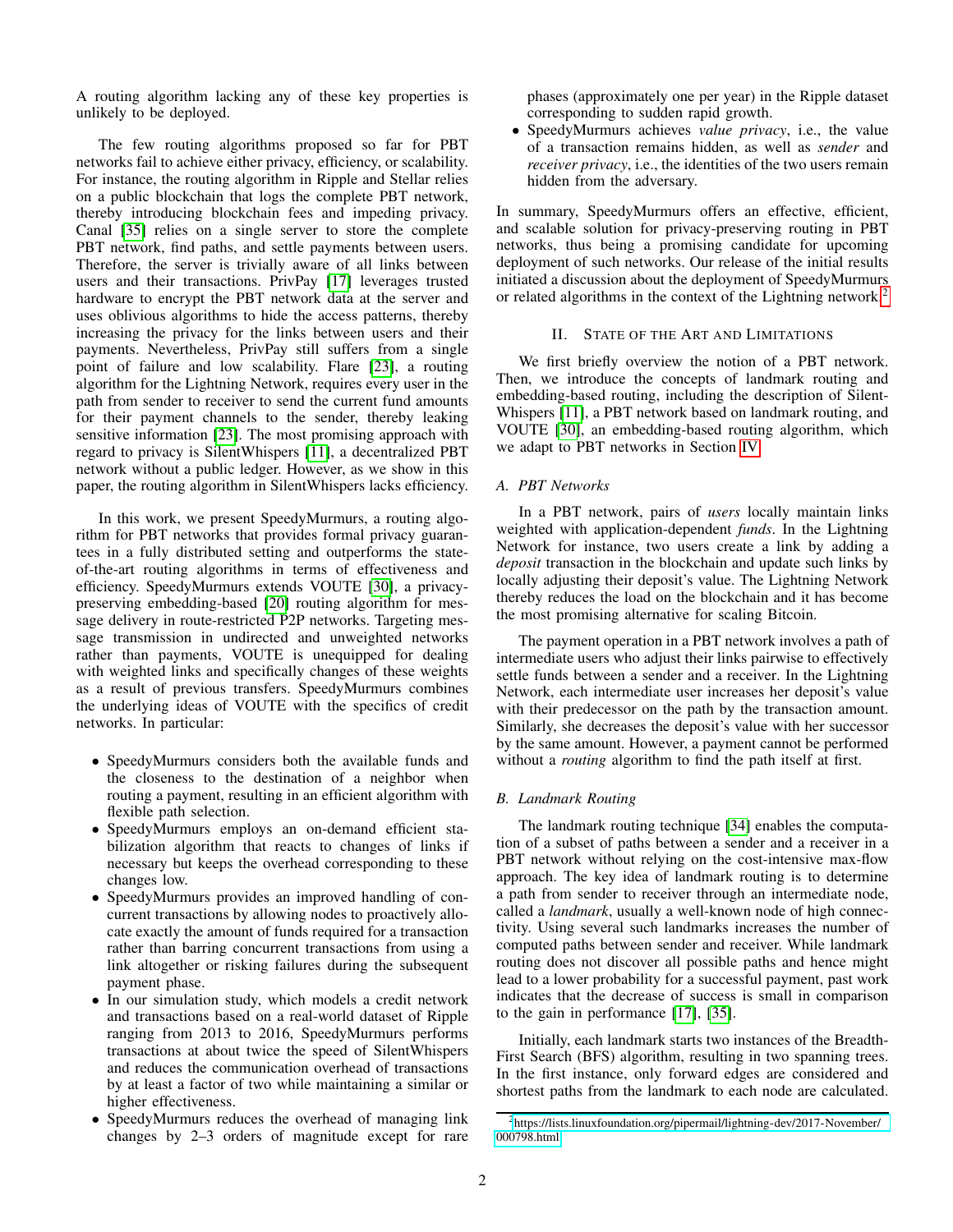The second instance considers only reverse edges and results in shortest paths between each node and the landmark. As PBT networks change over time, landmarks repeat this initialization process periodically.

The path discovery between a sender and receiver then concatenates the path from the sender to the landmark (using reverse edges) and the path from the landmark to the receiver (using forward edges). The sender can send funds along the path as long as the amount of funds is at most as high as the available credit on each link on the path.

There are two versions of landmark routing. The first version, which we call *landmark-centered*, always concatenates a path from the source to a landmark and from the landmark to the destination. The second version, which we call *tree-only routing*, discovers the shortest path in the BFS tree, which does not necessarily contain a landmark.

*1) Landmark Routing in SilentWhispers:* SilentWhispers utilizes landmark-centered routing to discover multiple paths and then performs multi-party computation to determine the amount of funds to send along each path. The initialization of the landmark routing follows the above description, using multiple landmarks that perform periodic BFSs.

The actual payment relies on two operations: a probe operation and the actual payment operation. We here describe the probe operation as it performs the routing and decides on the credit to be transferred along each path. The payment operation then merely executes the transfers suggested by the probe operation in a secure manner.

At the core of the probe operation is a secret-sharing-based multiparty computation that computes the credit available in a path. After discovering paths between sender and receiver using landmark routing, each pair of adjacent users in the path sends a share of their link's value to each of the landmarks. The sender and receiver must construct additional shares that act as padding in order to hide the actual length of the path, and effectively preserve the identities of the actual sender and receiver. With the help of cryptographic signatures, relying on fresh keys to hide the identities of the nodes on the path, and using multiparty computation, the landmarks determine shares that the sender can combine to obtain the minimal available credit  $z_i$  of the i<sup>th</sup> path. If the sum of the  $z_i$  values is at least equal to the total payment amount, the sender assigns values  $c_1, \ldots, c_{|L|}$  to the paths such that  $c_i \leq z_i$ . The result of the probe operation are these values  $c_i$  and handles to the paths, which the payment operation leverages to perform the actual transfer.

*2) Weaknesses of SilentWhispers:* Based on the above description, we identify four issues related to the implementation of the routing algorithm in SilentWhispers. First, the periodic tree creation (execution of BFS) fails to take into account changes in the network immediately, which can lead to significant failure rates due to outdated information. Moreover, periodic tree creation induces unnecessary overhead due to recomputation for parts of the PBT network that might not have changed.

Second, as SilentWhispers relies on landmark-centered routing, all paths include the landmarks even if i) the sender and receiver of a payment are in the same branch, or ii) there is a short path between sender and receiver but the links are not part of the spanning tree. Thus, the overall path used for the payment can be unnecessarily long, leading to longer delays and a lower success ratio due to the increased chance of encountering at least one link without enough funds.

Third, the probe operation requires that the nodes included in a transaction path send shares to all landmarks. This means that the transaction overhead scales quadratically in the number of landmarks.

Fourth, SilentWhispers does not provide a suitable solution for concurrency. Assume that one or more probe operations aim to use the same link. The probe operation can either provide the same amount of available credit for both links or block use of the link for some time after the first time a probe operation finds a path containing the link. The former can lead to failures later on as the available credit, while sufficient for each transfer on its own, might not cover multiple transfers. While a block prevents such complications, it increases the likelihood of failures because probe operations cannot use certain links, which might have enough credit to execute multiple transactions. Hence, both approaches to concurrency have severe drawbacks.

In summary, landmark routing as used in SilentWhispers has various weaknesses that we aim to overcome in this work.

# <span id="page-2-0"></span>*C. Embedding-based Routing*

Peer-to-peer PBT networks differ from common peer-topeer networks as the connections between peers are predefined and cannot be changed to improve the quality of the routing. Due to their fixed structure, peer-to-peer PBT networks are route-restricted and hence are closely related to Friend-tofriend (F2F) networks, which restrict connections to peers sharing a mutual trust relationship. As a consequence, we summarize the state-of-the-art approach to routing in F2F networks, namely embedding-based routing [\[20\]](#page-14-24), [\[30\]](#page-14-23).

Embeddings rely on assigning coordinates to nodes in a network and having nodes forward packets based on the distances between coordinates known to that node and a destination coordinate. Greedy embeddings are similar to landmark routing in that they assign coordinates based on a node's position in a spanning tree. However, greedy embeddings disregard the spanning tree after assigning the coordinates and in particular discover shorter paths using links that are not in the spanning tree. We refer to links that are not contained in the tree but are used during routing as *shortcuts*. When a node v forwards a message addressed to a destination coordinate,  $v$  chooses the neighbor with the coordinate closest to the destination coordinate to forward the message to. Hence, v might either use a link in the spanning tree (forwarding to a child or parent), or a shortcut.

Despite the fact that routes can contain shortcuts, there is no guarantee that routes with shortcuts exist. Hence, the links in the trees provide the guarantee that the routing works and removing any such links likely leads to failures. In the absence of shortcuts, embedding-based routing is identical to tree-only routing. As a consequence, it is important to adapt the tree when the nodes or links change.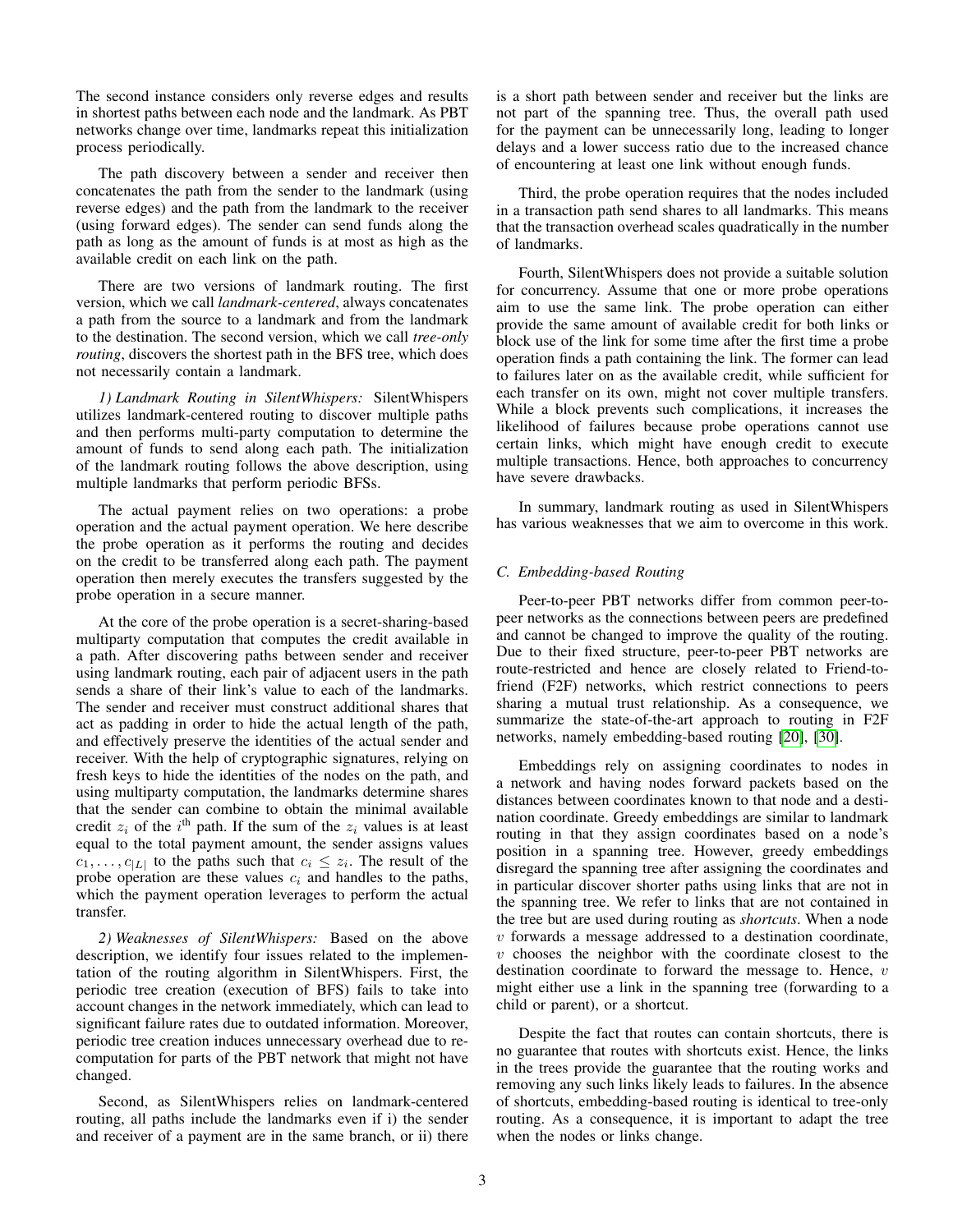<span id="page-3-0"></span>

Fig. 1: Examples of different spanning tree routing schemes for landmark  $lm$ , sender s, receiver  $r$ .

Prefix Embedding [\[8\]](#page-14-26) is a greedy embedding that enables routing of messages in F2F overlays. As illustrated in Fig. [1,](#page-3-0) Prefix Embedding assigns coordinates in the form of vectors, starting with an empty vector at the landmark/root. Each internal node of the spanning tree enumerates its children and appends the enumeration index of a child to its coordinate to obtain the child coordinate. The distance between two such coordinates corresponds to the length of the shortest path in the spanning tree between them; i.e., the distance of two coordinates  $id(u)$  and  $id(v)$  with  $|id(w)|$  denoting the coordinate length of node w and  $cpl(id(u), id(v))$  denoting the common prefix length is

$$
d(id(u), id(v)) = |id(u)| + |id(v)| - 2 \text{cpl}(id(u), id(v)). \tag{1}
$$

Based on Eq. [1,](#page-3-1) nodes determine which neighbor is closest to the receiver in terms of their coordinates' distance and forwards a message accordingly. Fig. [1](#page-3-0) displays an example to illustrate the difference between various tree-based routing schemes and illustrates the coordinate assignment in Prefix Embedding.

*1) Prefix Embeddings in VOUTE:* VOUTE [\[30\]](#page-14-23) is a routing algorithm building upon Prefix Embedding with the goal of anonymous and efficient message delivery for a dynamic routerestricted network; i.e., a network that does not allow the establishment of links between arbitrary nodes. We quickly describe how VOUTE addresses the issues of privacy and dynamics.

Prefix Embedding reveals the unique coordinate of the receiver. In contrast, VOUTE allows nodes to provide *anonymous return addresses* instead of their original coordinates. A receiver generates a return address by padding its coordinate to a fixed length and generating keyed hashes of the coordinate's elements. The anonymous return address is then composed of the tuple (keyed hashes, key), where the key allows forwarding nodes to determine the common prefix length required in Eq. [1.](#page-3-1) Based on the common prefix length of the receiver's coordinate  $id(r)$  and a neighbor's coordinate  $id(u)$ , forwarding nodes can compute  $d(id(u), id(r)) + \Delta$  with  $\Delta$  corresponding to the constant length of coordinates after the padding. Hence, they can forward the message along the same path as when using clear-text coordinates, while maintaining the privacy of the receiver's true coordinates.

The original Prefix Embedding coordinates reflect an enumeration and hence have little entropy. As a consequence, VOUTE replaces the enumeration index with random b-bit numbers; e.g., for  $b = 128$ . In this manner, guessing the coordinate of an unknown node becomes computationally unfeasible for an adversary.

Rather than periodically reconstructing the spanning tree, VOUTE addresses dynamics with an on-demand stabilization algorithm. When constructing the tree, nodes send invitations to all neighbors stating their coordinate and offering to become a parent. Each node accepts one such invitation but keeps the most recent invitation of all neighbors to quickly react to network dynamics. If nodes establish a new link, nodes already contained in the spanning tree offer invitations to their new neighbors. If a node is not yet part of the tree, it accepts the invitation. Otherwise, it stores it for future consideration. On the other hand, if a link in the spanning tree ceases to exist, the child node and all its descendants choose a new parent based on their remaining invitations. They then disseminate their new coordinate to all neighbors. In this manner, spanning trees and embeddings have an on-demand repair mechanism rather than periodic full re-computation as in landmark routing.

<span id="page-3-1"></span>*2) Limitations of VOUTE:* VOUTE has not been defined in the context of PBT networks and therefore presents several limitations that must be overcome before considering it as a routing algorithm in PBT networks. In particular, VOUTE has incompatible assumptions with regard to the nature of links and topology dynamics in a PBT network.

First, VOUTE considers *undirected* and *unweighted* links between pairs of users. In a PBT network instead, links are directed and weighted, as are payments. While all links allow message transfer in VOUTE, a link in a PBT network might not hold enough funds to perform a payment. The directed nature of the links indicates that VOUTE's construction algorithm is insufficient as it is unclear how to deal with unidirectional links. If unidirectional links are part of the spanning tree, a node (and it descendants) might only be able to send or receive funds but not both. The weighted nature of links and the impossibility to use links for all payments contradicts one of the key assumptions of VOUTE's algorithm, namely that in the absence of link failures, all links can transfer messages. Therefore, to apply VOUTE in the context of PBT networks, it is necessary to design algorithms that deal with weighted links and transfers.

Second, VOUTE considers dynamics in the form of nodes joining and leaving the network. However, in PBT networks, the weights of the links are the main source of change. In particular, each successful transaction might change several links. A variant of VOUTE for PBT networks would likely be inefficient if it reacts to all of these changes. Deciding on when and how to adapt to changes of links is important for the design of such a variant.

Finally, VOUTE does not have to deal with concurrency issues. While concurrent message transfers might increase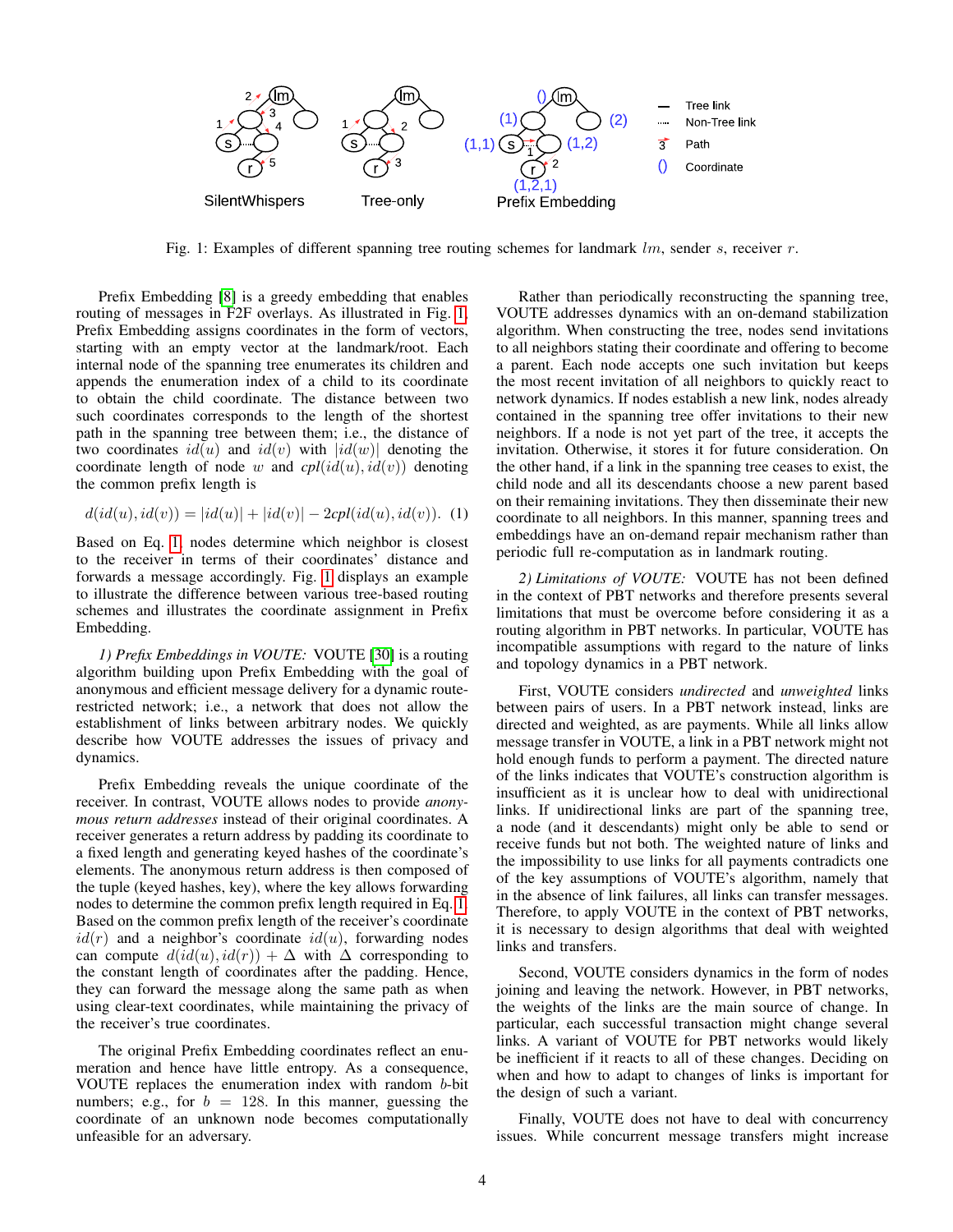delay and congestion, they do not change the capacity of links and transmitting a message does not affect the ability of the link to transmit future messages. However, separated probe and payment operations as in SilentWhispers, creates concurrency issues. SilentWhispers provides insufficient solutions here, so we require a new concurrency algorithm.

In summary, although VOUTE presents an interesting alternative to landmark routing as implemented in SilentWhispers for the routing operation, its application in PBT network scenarios is not straightforward.

#### III. SYSTEM MODEL AND GOALS

<span id="page-4-0"></span>We start with a generic system model for distributed routing algorithms, followed by our privacy goals and our performance metrics.

## *A. Our Model*

We model a distributed PBT network  $(G, w)$  as a directed graph  $G = (V, E)$  and a weight function w on the set of edges. The set of nodes  $V$  corresponds to the participants of the PBT network. A link (edge) from node  $u$  to  $v$  exists if  $u$  can transfer funds to  $v$ . We define the set of outgoing neighbors of a node v as  $N_{out}(v) = \{u \in V : (v, u) \in E\}$ . Correspondingly, we define the set of incoming neighbors of a node v as  $N_{in}(v)$  =  ${u \in V : (u, v) \in E}.$  Furthermore, a path p is a sequence of links  $e_1 \nvert e_k$  with  $e_i = (v_i^1, v_i^2)$ , and  $v_i^2 = v_{(i+1)}^1$  for  $1 \leq i \leq k-1$ . Moreover we denote by  $L = \{l_1, \ldots, l_{|L|}\}\$ a set of nodes, called landmarks, that are well known to other users in the PBT network. We denote by  $|L|$  the size of the set L.

The function  $w$  describes the amount of funds that can be transferred between two nodes sharing an edge. We thereby abstract from the specific implementation of the function w. For instance, in the Bitcoin Lightning Network, the function  $w : E \to \mathbb{R}$  defines the number of bitcoins u can transfer to v in a payment channel opened between them.

We define the funds available in a path  $e_1, \ldots, e_k$  as the  $minimum$   $w(e_i)$ . Moreover, we define the the net balance of a node v as  $cnode(v) = \sum$  $u \in N_{in}(v)$  $w(u, v)$  –  $\sum$  $u \in N_{out}(v)$  $w(v, u)$ .

*1) Operations:* Routing in a PBT network consists of a tuple of algorithms (*setRoutes*, *setCred*, *routePay*) defined as follows:

*setRoutes*(*L*): Given the set  $L = \{l_1, \ldots, l_{|L|}\}\$  of landmarks, *setRoutes* initializes the routing information required by each node in the PBT network.

 $setCred(c, u, v)$ : Given the value c and the nodes u and v, setCred sets  $w(u, v) = c$ . In addition, setCred might alter the routing information initially generated by *setRoutes*.

 $((p_1, c_1), \ldots, (p_{|L|}, c_{|L|})) \leftarrow \textit{routePay}(c, u, v)$ . Given a value  $c$ , a sender  $u$  and a receiver  $v$ , *routePay* returns a set of tuples  $(p_i, c_i)$ , denoting that  $c_i$  funds are routed through the path described by  $p_i$ .

*a) Correctness:* A key property of a PBT network is correctness. Intuitively, correctness indicates that the routing algorithm i) suggests to spend the desired funds  $c$  rather than a higher value and ii) suggests paths that indeed have sufficient funds. Let (*setRoutes*,*setCred*,*routePay*) be the routing operations of a PBT network and let  $k_i$  denote the length of the i<sup>th</sup> discovered path. We say that the PBT network is *correct* if for all results  $((p_1, c_1), \ldots, (p_{|L|}, c_{|L|}))$  of *routePay* $(c, u, v)$ , the following two conditions hold:

- $\bullet\ \sum_i c_i \leq c$
- For each  $p_i := e_i^1, \dots, e_i^{k_i}$  and each  $e_i^j, c_i \leq w(e_i^j)$ .

We note that the *routePay* operation could return paths that contribute  $\sum_i c_i < c$ , and it is still considered correct. This accounts for the cases where the PBT network does not provide enough liquidity between the sender and receiver to perform a transaction.

## *B. Attacker Model*

We consider a fully distributed network. Our primary attack scenario is companies and individuals interested in a user's financial situation rather than governmental security agencies. The adversary controls a subset of the nodes in the network either by inserting its own nodes or corrupting existing nodes. We assume that the adversary cannot choose the set of users at will, as some users will be harder to corrupt by social engineering or malware attacks. In general, we assume that the attacker does not know *all* links and nodes in the network and in particular cannot access routing information locally stored at non-compromised nodes. The assumption that the attacker does not know the complete topology of a large-scale distributed system with participants from a multitude of regions and countries seems realistic for our attack scenario. If we indeed have an adversary that knows the full topology, we might not be able to hide the identities of sender and receiver but can still hide the transaction value.

Our adversary aims to undermine the privacy rather than perform a large-scale denial-of-service attack. We argue that the primary defense against denial-of-service attacks is detection and expulsion of malicious nodes. While related to routing, different operations are required for realizing detection and expulsion, and they are out of scope for this paper.

While our overall adversary model limits the adversary's capacities, we nonetheless define our value privacy goals for an attacker that has a global view of the topology, indicating that we can still achieve some privacy against a stronger adversary.

## <span id="page-4-1"></span>*C. Privacy Goals*

The hope that cryptography and decentralization might ensure robust privacy was among the strongest drivers of Bitcoin's and blockchains' early success. We expect businesses and customers employing the PBT networks to be interested in hiding their transactions from competitors and even service providers. Therefore, ensuring privacy for path-based transactions is important.

Like PrivPay [\[17\]](#page-14-21), SilentWhispers [\[11\]](#page-14-16), Fulgor [\[12\]](#page-14-27), and Rayo [\[12\]](#page-14-27), we aim to hide values (*value privacy*), and the identities of sender and receiver (*sender/receiver privacy*) of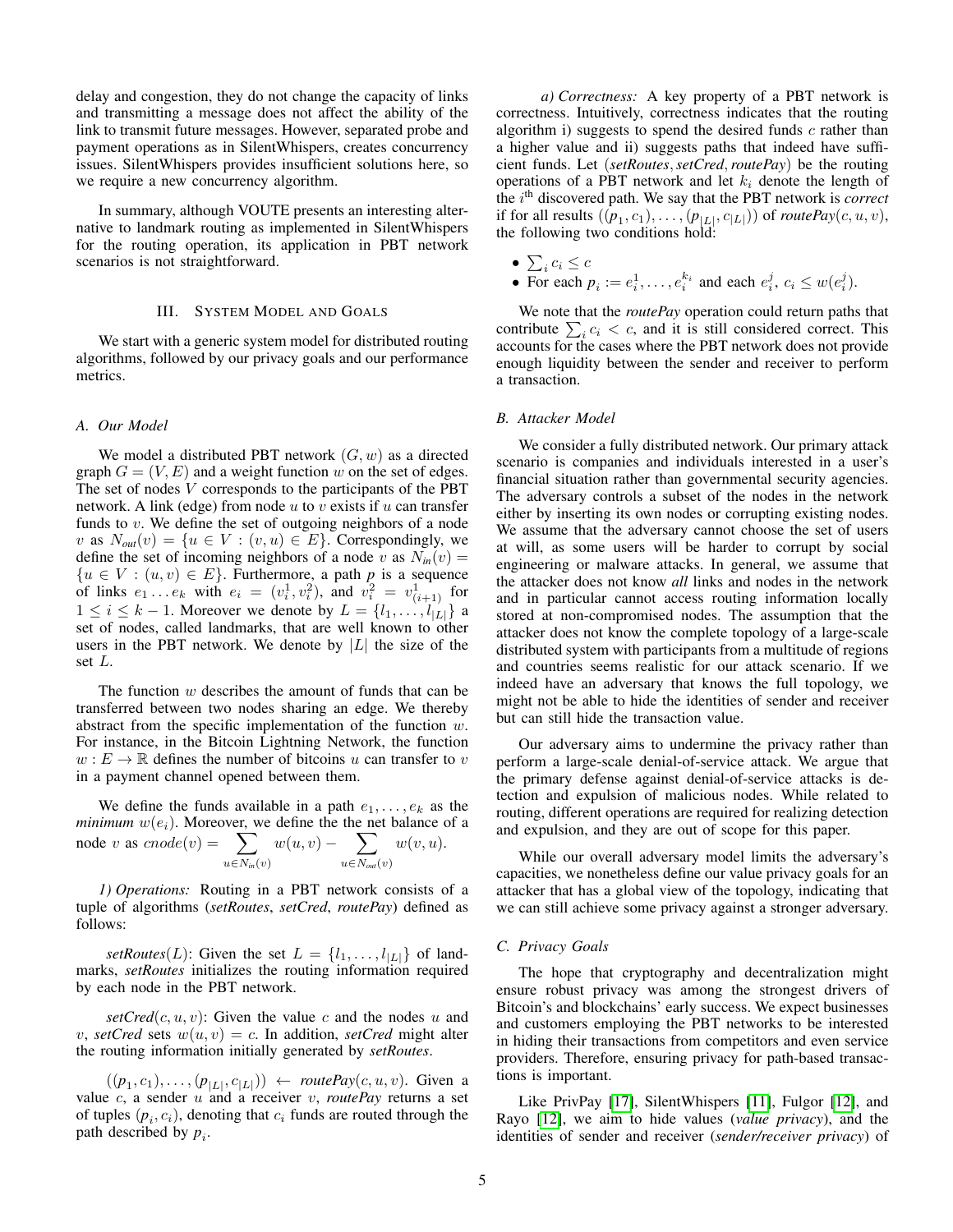path-based transactions. We use the term *transaction privacy* to refer to meeting all three of these notions. Next, we informally describe these privacy properties for PBT networks, and refer the readers to the PrivPay paper [\[17\]](#page-14-21) for the formalized versions defined in the context of credit networks.

*Value Privacy:* A PBT network achieves value privacy if it is not possible for any adversary to determine the total value of a transaction between non-compromised users as long as none of the employed intermediate nodes is compromised.

Let  $s$  and  $r$  be two non-compromised users, and let  $(p_1, c_1), \ldots, (p_{|L|}, c_{|L|})$  be the result of a *routePay(c, s, r)* operation. If for every path  $p_i$ , all nodes on that path are noncompromised, the adversary (even a global passive adversary) obtains no information about the transaction value c.

Notice that, as elaborated in Section [IV-E,](#page-8-0) we can provide a weaker form of value privacy even when the adversary compromises some intermediate nodes as long as all nodes on at least one of the employed paths remain non-compromised.

*Sender Privacy:* A PBT network achieves sender privacy if it is not possible for any adversary to determine the sender in a path-based transaction between non-compromised users.

In particular, for two non-compromised users  $s$  and  $r$ , the attacker should not be able to determine the sender s of any routing operation *routePay* $(z, s, r)$ , unless she has complete knowledge of s's incoming links i.e., she knows the set  $N_{in}(s)$ though not necessarily the funds of the links  $e \in N_{in}(s)$ .

Note that although the local attacker without a global view of the network might know (and even control) all nodes in N*in*(s), she might not be aware that she does control *all* such nodes. As a consequence, similar to P2P anonymity systems [\[15\]](#page-14-28), [\[16\]](#page-14-29), [\[27\]](#page-14-30), controlling all neighbors does not automatically mean she can be sure that s did initiate the routing. Therefore, we expect the sender privacy to hold even when the attacker controls all nodes in  $N_{in}(s)$  for the sender s but does not know that she does control the whole set.

*Receiver Privacy* is defined analogously to sender privacy, and the adversarial assumptions also remain the same except that instead of neighboring nodes  $N_{in}(s)$  of the sender s, now for receiver privacy, we consider  $N_{out}(r)$  of the receiver r.

# *D. Performance Metrics*

In this section, we describe the performance goals to be achieved by a routing algorithm, which we denote generically by R. In the following, we denote by  $(G_t, w_t)$  the snapshot of a PBT network at time  $t$ . Note that although we abstract away the payment and accountability algorithms in this work, a PBT network must implement them and therefore a PBT network is dynamic. Let  $\{(t_i, c_i, s_i, r_i)\}$  be a set of payment requests from  $s_i$  to  $r_i$  for an amount  $c_i$  at time  $t_i$ .

The performance of a routing algorithm  $R$  is characterized by the following four metrics:

• Success ratio: Let  $((p_1, c_1), \ldots, (p_{|L|}, c_{|L|}))$  be the set of paths returned by *routePay*( $c, s, r$ ) as implemented in  $\mathcal{R}$ . We consider the transaction successful only if  $\sum_i c_i = c$ . The success ratio describes the fraction of transactions that are successful.[3](#page-5-1)

- (Hop) Delay: The delay of  $R$  with regard to a transaction  $(t_i, c_i, s_i, r_i)$  is the difference between the time of termination and the initiation time  $t_i$ . In the absence of a concrete implementation including realistic computation and communication latencies, we provide an abstract measurement of the delay as follows. Let  $m_1$  and  $m_2$ be messages sent by R. We say  $m_2$  is *subsequent* to  $m_1$ if a node sends  $m_2$  as a result of receiving  $m_1$ . The hop delay is the length of the longest chain of subsequent messages sent by  $R$ .
- Transaction Overhead: Nodes exchange messages to execute a transaction  $(t_i, c_i, s_i, r_i)$ . The transaction overhead denotes the number of exchanged bits. As before, in the absence of a concrete implementation, we abstract it by assuming equal-sized messages for each implementation and stating the number of messages as the overhead.
- Stabilization Overhead: Analogously to the transaction overhead, the stabilization overhead corresponds to the number of bits sent within a certain time interval to maintain necessary state information, as required by the implementation of the operation *setRoutes*() in R. Again, we abstract from the concrete implementation by stating the number of messages instead of the number of bits.

The first two metrics heavily impact the perceived quality of service while the latter two directly relate to network congestion and hence impact the delay. Furthermore, the overhead determines the load on the user devices.

# IV. OUR CONSTRUCTION

<span id="page-5-0"></span>In this section, we first describe the key ideas of our design and then detail the three operations in our routing algorithm. We present pseudocode for centralized versions of the algorithms, which allows presenting the algorithms in a linear compact manner. We then describe how the distributed versions used within a PBT network differ from the centralized version.

# *A. Assumptions*

Each user in the PBT network locally maintains the information of the links with her neighbors. We further assume that users sharing a link can send messages to each other through an authenticated and confidential communication channel. Moreover, we assume that there exist a set of nodes, called landmarks, that are well known to other users in the PBT network. We note that these assumptions are in tune with other distributed PBT networks such as SilentWhispers.

Throughout this section, we refer to links that have nonzero funds in both directions, i.e., links  $(u, v)$  and  $(v, u)$  with  $w(u, v) > 0$  and  $w(v, u) > 0$  as bidirectional. u and v have a unidirectional link if one of the two links does not exist or has zero funds.

<span id="page-5-1"></span><sup>&</sup>lt;sup>3</sup>This inherently assumes a payment algorithm that always succeeds after a route with enough credit has been found. We thereby abstract away the details of the payment algorithm.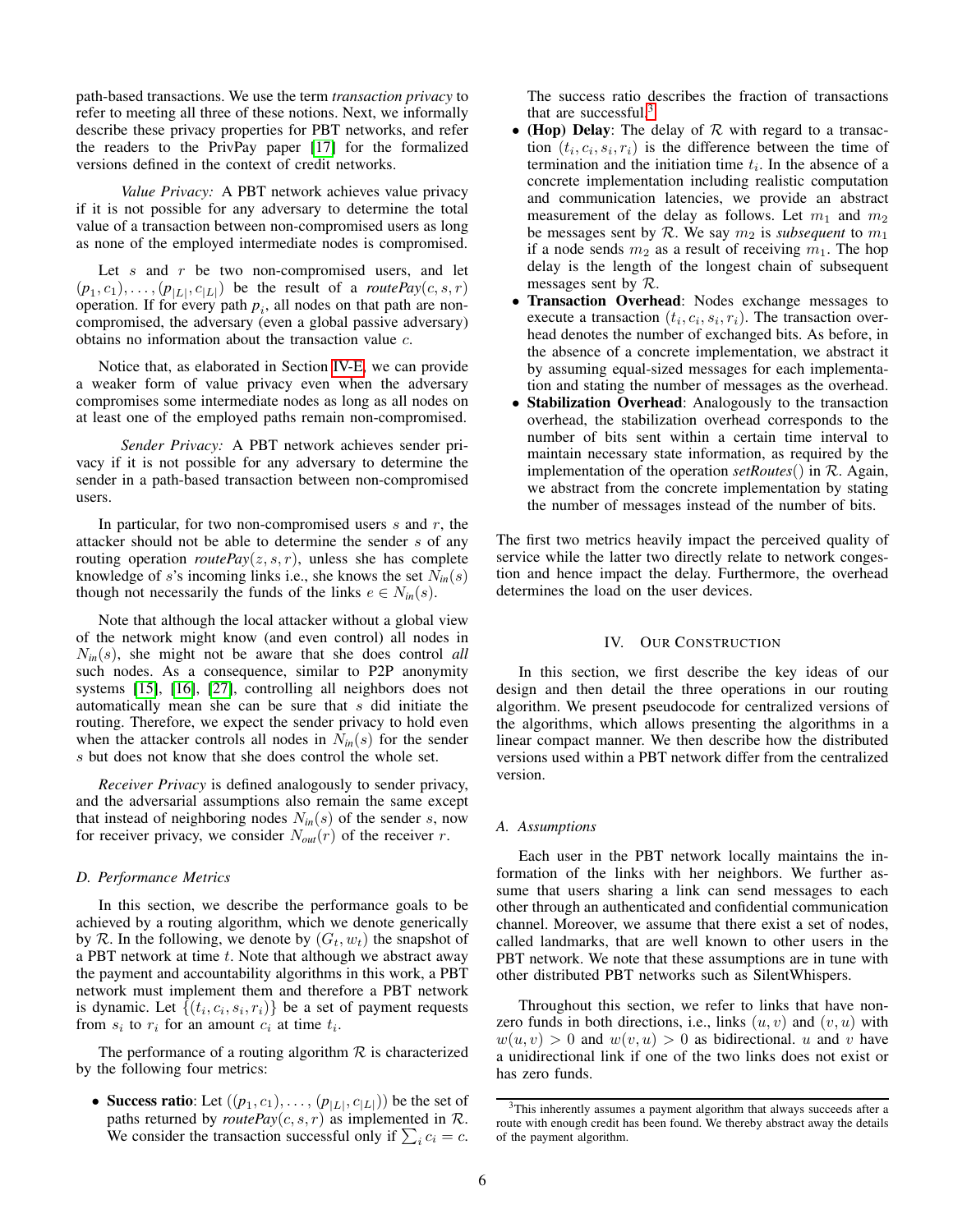# *B. Overview and Key Ideas*

We here describe the key ideas of SpeedyMurmurs with regard to the operations *setRoutes*, *setCred*, and *routePay*. In particular, we focus on the predominant differences to existing algorithms.

*setRoutes:* In this algorithm, we construct multiple embeddings, one for each landmark. As mentioned in Section [II-C,](#page-2-0) VOUTE offers an algorithm for BFS-based coordinate assignment that assumes unweighted and undirected links. We modify this algorithm by dividing it into two phases. First, we only add bidirectional links. In the second phase of the algorithm, nodes that are not yet part of the spanning tree join by adding unidirectional links to the spanning tree.

*setCred:* We first change the weight of the link and then adapt the embedding accordingly. VOUTE does not provide any guidance on how to react to changes of weights. In agreement with *setRoutes*, we decided to only initiate changes if the two nodes i) established a new link of non-zero weight (or set the value of link from 0 to a non-zero value), and ii) removed a non-zero link (or set its value to 0). If they established a new link, one of the nodes can choose the other as a parent if it does not have a parent or the link to its current parent only has credit in one direction. In contrast, if a link is removed, one of the nodes has to select a new parent (and coordinate) if the other node previously was its parent. Furthermore, any descendants of the affected node have to change coordinates.

*routePay:* The routing consists of three steps: i) the receiver generates anonymous return addresses and sends them to the sender, ii) the sender randomly splits the transaction value on  $|l|$  paths, one for each landmark, and iii) VOUTE's routing algorithm finds a path between sender and receiver, restricted to links that have sufficient funds. Our algorithm allows a flexible choice of routes, preferring paths with high funds. Determining the funds transferred along each path beforehand enables nodes to block a certain amount of credit during the probe operation and ensure that the subsequent payment succeeds without blocking all of the link's funds.

## *C. Detailed Description*

*setRoutes:* In the initialization phase, described in Algorithm [1,](#page-6-0) we derive the embeddings. Iterating over all landmarks, Algorithm [1](#page-6-0) assigns the landmark coordinate to be the empty vector (Line [3\)](#page-6-1) and appends the landmark to a queue (Line [5\)](#page-6-2). The main loop of the algorithm then processes the queue. In each step, the algorithm removes a node from the queue (Line [8\)](#page-6-3) and considers all its neighbors. If a neighbor  $n$  does not have a coordinate yet and is eligible to have one, the algorithm integrates  $n$  into the spanning tree, assigns a coordinate by concatenating the parent coordinate and a random b-bit number, and appends it to the queue (Lines [14-](#page-6-4) [17\)](#page-6-5). The criterion determining the eligibility to be part of the spanning depends on the phase of the algorithm: Initially  $(bi = true,$  Line [6\)](#page-6-6), a node is eligible if the available credit on the link to and from its potential parent is non-zero. In the second phase of the algorithm  $(bi = false)$ , triggered by an empty queue (Lines [18](#page-6-7)[–21\)](#page-6-8), all nodes can join the spanning tree. Note that Algorithm [1](#page-6-0) does not prevent a child from choosing a parent such that they do not have funds in

# <span id="page-6-0"></span>Algorithm 1 *setRoutes*

<span id="page-6-6"></span><span id="page-6-3"></span><span id="page-6-2"></span><span id="page-6-1"></span>

|     | 1: # Input: Graph G, landmarks $l_1, \ldots, l_{ L }$ |  |  |  |  |  |
|-----|-------------------------------------------------------|--|--|--|--|--|
|     | 2: for $i = 1$ to $ L $ do                            |  |  |  |  |  |
| 3:  | $id_i(l_i) = ()$                                      |  |  |  |  |  |
|     | 4: $q =$ empty queue                                  |  |  |  |  |  |
|     | 5: add $l_i$ to q                                     |  |  |  |  |  |
| 6:  | $bi = true$ # first consider nodes with links in both |  |  |  |  |  |
|     | directions                                            |  |  |  |  |  |
| 7:  | while $q$ is not empty do                             |  |  |  |  |  |
| 8:  | <i>node</i> = remove head of q                        |  |  |  |  |  |
| 9:  | for all $n$ : neighbors of node do                    |  |  |  |  |  |
| 10: | <i>n</i> stores $id_i(node)$                          |  |  |  |  |  |
| 11: | # Assign coordinate if $n$ does not have one          |  |  |  |  |  |
| 12: | <b>if</b> $id_i(n)$ is not set <b>then</b>            |  |  |  |  |  |
| 13: | if $(w(node, n) > 0$ and $w(n, node) > 0$ or $!bi$    |  |  |  |  |  |
|     | then                                                  |  |  |  |  |  |
| 14: | $parent_i(n) = node$                                  |  |  |  |  |  |
| 15: | <i>n</i> chooses random <i>b</i> -bit number $r$      |  |  |  |  |  |
| 16: | $id_i(n) = concatenate(id_i(node), r)$                |  |  |  |  |  |
| 17: | add $n$ to $q$                                        |  |  |  |  |  |
| 18: | # Add nodes with unidirectional links                 |  |  |  |  |  |
| 19: | if q is empty and bi then                             |  |  |  |  |  |
| 20: | $bi = false$                                          |  |  |  |  |  |
| 21: | add all nodes n with $id_i(n)$ set to q               |  |  |  |  |  |
|     |                                                       |  |  |  |  |  |

<span id="page-6-8"></span><span id="page-6-7"></span><span id="page-6-5"></span><span id="page-6-4"></span>either direction. As such links do not serve any purpose in a PBT network, we assume that the network does not allow them. Alternatively, Algorithm [1](#page-6-0) can check if the funds on a unidirectional link is non-zero before allowing a parent-child relation. The algorithm terminates once the queue is empty, indicating that all nodes in a connected graph have coordinates.

In a distributed scenario, there are no central queues. Rather, nodes send messages to their neighbors when they join a spanning tree. Each message includes the index i of the tree and the coordinate  $id_i(node)$  of the potential parent. Starting the second phase is tricky in a distributed scenario and will not be simultaneous for all nodes. Rather, we choose a time limit  $\tau$  that represents an upper limit on the time the initialization should take. If a node  $n$  receives a message of the form  $(i, id_i(node))$  from a neighbor *node* with only one link of non-zero weight, *n* waits for time  $\tau$ . If none of *n*'s neighbors with bidirectional links to  $n$  indicate that they are potential parents until the waiting period ends, n selects node as its parent.

*setCred: setCred* reacts to a pair of nodes  $(u, v)$  that want to change the value of their shared link to c. Algorithm [2](#page-7-0) first determines if the value change should lead to coordinate changes. In total there are three situations that indicate a need for a coordinate change:

- 1) New non-zero unidirectional link: One of the nodes is not yet part of the tree and should hence choose the other as their parent (Lines [8–](#page-7-1)[12\)](#page-7-2) to be able to participate in the routing.
- 2) New non-zero bidirectional link:  $u$  and  $v$  share a bidirectional non-zero link and (without loss of generality)  $u$ has only a unidirectional link to its current parent. Then u should change its parent to  $v$  if  $v$  has a bidirectional link to its parent (Lines [13](#page-7-3)[–21\)](#page-7-4). In this manner, a bidi-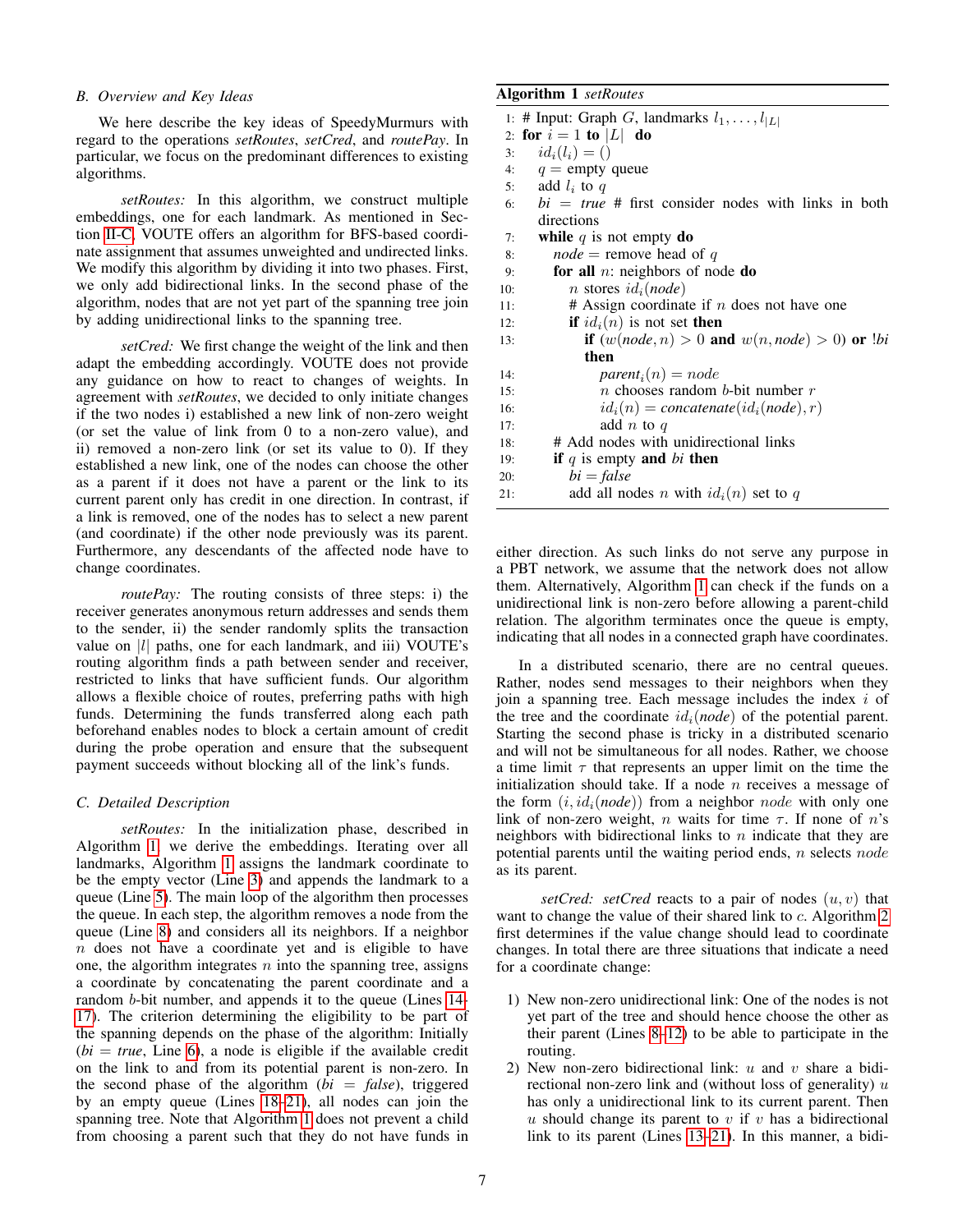# <span id="page-7-0"></span>Algorithm 2 *setCred*

<span id="page-7-3"></span><span id="page-7-2"></span><span id="page-7-1"></span>1: # Input: Graph  $G, u, v \in V$ , new value c 2:  $old = w(u, v)$  # Previous value of  $w(u, v)$ 3: # check if coordinate change necessary 4: for  $i = 1$  to  $|L|$  do 5: *reset* = *null* # node whose coordinate should change 6: # case:add link 7: if  $old == 0$  and  $c > 0$  then 8: # If one node does not have a coordinate 9: **if**  $id_i(v)$  is not set and  $id_i(u)$  is set then 10:  $\qquad \qquad \text{reset} = v$ 11: **if**  $id_i(u)$  is not set and  $id_i(v)$  is set **then** 12:  $\qquad$   $\qquad$   $\qquad$   $\qquad$   $\qquad$   $\qquad$   $\qquad$   $\qquad$   $\qquad$   $\qquad$   $\qquad$   $\qquad$   $\qquad$   $\qquad$   $\qquad$   $\qquad$   $\qquad$   $\qquad$   $\qquad$   $\qquad$   $\qquad$   $\qquad$   $\qquad$   $\qquad$   $\qquad$   $\qquad$   $\qquad$   $\qquad$   $\qquad$   $\qquad$   $\qquad$   $\qquad$   $\qquad$   $\qquad$   $\qquad$   $\qquad$  13: # One node has unidirectional link to parent 14: **if**  $reset = null$  then 15: **if**  $w(u, v) > 0$  and  $w(v, u) > 0$  then 16:  $a_1 = (w(u, parent_i(u)) == 0 \text{ or }$  $w(\text{parent}_i(u), u) == 0)$ 17:  $a_2 = (w(v, parent_i(v)) == 0)$  or  $w(\text{parent}_i(v), v) == 0)$ 18: if  $a_1$  and  $a_2$  then 19:  $\qquad$   $\qquad$   $\qquad$   $\qquad$   $\qquad$   $\qquad$   $\qquad$   $\qquad$   $\qquad$   $\qquad$   $\qquad$   $\qquad$   $\qquad$   $\qquad$   $\qquad$   $\qquad$   $\qquad$   $\qquad$   $\qquad$   $\qquad$   $\qquad$   $\qquad$   $\qquad$   $\qquad$   $\qquad$   $\qquad$   $\qquad$   $\qquad$   $\qquad$   $\qquad$   $\qquad$   $\qquad$   $\qquad$   $\qquad$   $\qquad$   $\qquad$  20: **if**  $a_2$  **and**  $a_1$  **then** 21:  $\qquad \qquad \text{reset} = u$ 22: # case:remove link 23: if  $\partial d > 0$  and  $c == 0$  then 24: **if**  $parent_i(u) == v$  **then** 25:  $\qquad$   $\qquad$   $\qquad$   $\qquad$   $\qquad$   $\qquad$   $\qquad$   $\qquad$   $\qquad$   $\qquad$   $\qquad$   $\qquad$   $\qquad$   $\qquad$   $\qquad$   $\qquad$   $\qquad$   $\qquad$   $\qquad$   $\qquad$   $\qquad$   $\qquad$   $\qquad$   $\qquad$   $\qquad$   $\qquad$   $\qquad$   $\qquad$   $\qquad$   $\qquad$   $\qquad$   $\qquad$   $\qquad$   $\qquad$   $\qquad$   $\qquad$  26: **if**  $parent_i(v) == u$  **then** 27:  $\qquad$   $\qquad$   $\qquad$   $\qquad$   $\qquad$   $\qquad$   $\qquad$   $\qquad$   $\qquad$   $\qquad$   $\qquad$   $\qquad$   $\qquad$   $\qquad$   $\qquad$   $\qquad$   $\qquad$   $\qquad$   $\qquad$   $\qquad$   $\qquad$   $\qquad$   $\qquad$   $\qquad$   $\qquad$   $\qquad$   $\qquad$   $\qquad$   $\qquad$   $\qquad$   $\qquad$   $\qquad$   $\qquad$   $\qquad$   $\qquad$   $\qquad$  28: # change coordinates 29: if *reset* != *null* then 30: delete coordinates of *reset* and descendants 31: have nodes choose new parent

<span id="page-7-6"></span><span id="page-7-5"></span><span id="page-7-4"></span>rectional connection replaces a unidirectional link in the spanning tree and increases the likelihood of successfully transferring funds.

3) Removed link:  $u$  is a child of  $v$  or  $v$  is a child of  $u$ (Lines [24](#page-7-5)[–27\)](#page-7-6). The child node should select a new parent to increase the number of non-zero links in the spanning tree and the likelihood of transferring funds.

If one of  $u$  or  $v$  changes its parent, all descendants remove their coordinates and inform their neighbors of the removal. Afterwards, they all choose a new parent and corresponding coordinate. In agreement with the initialization *setRoutes*, nodes first consider only neighbors to whom they have nonzero links in both directions. However, if a node does not have such links to any neighbor, it considers links in one direction. If they have several suitable parents, they choose their parent randomly from those candidates with the shortest coordinates, as having short routes to the landmark reduces the lengths of paths [\[30\]](#page-14-23). After choosing a new coordinate, nodes forward the new coordinate and the tree index to all their neighbors. We do not present the pseudocode, as it is very similar to Algorithm [1.](#page-6-0)

The distributed variant of Algorithm [2](#page-7-0) follows the same principles but requires the exchange of messages for nodes to communicate information.  $u$  and  $v$  exchange information about the link to their parents. Each of them then individually decides if they want to add or remove the other as a parent. Starting from the node *reset* that aims to reset its coordinate, all descendants inform their neighbors first that they remove their old coordinate for the tree  $i$ . Children of a node in turn remove their own coordinate and send the respective messages. In the second phase, nodes select their new coordinates and inform their neighbors. As the two phases are likely to run in parallel in the distributed setting, nodes have to ensure that they do not choose a previous descendant as a parent before the descendant chooses a new coordinate. However, the nature of the coordinates makes it easy to prevent such cycles in the tree by disallowing a node  $v$  from choosing a parent whose coordinate contains v's previous coordinate as a prefix.

*routePay: routePay* discovers a set of paths from the sender to the receiver. It corresponds to the probe operation in SilentWhispers. Algorithm [3](#page-8-1) divides the process into three steps: i) generation of receiver addresses (Lines [2](#page-8-2)[–5\)](#page-8-3), ii) splitting the total transaction value c randomly on  $|L|$  paths, and iii) finding paths for all embeddings that can transmit the required value.

First, the receiver generates anonymous return addresses  $add_1, \ldots, add_{|L|}$  for all landmarks and sends them to the sender (Lines [2–](#page-8-2)[5\)](#page-8-3). Second, the sender splits the transaction value randomly between all paths (Line [7\)](#page-8-4). By defining a perpath value before routing, we i) avoid the costly multiparty computation of SilentWhispers and ii) allow the algorithm to choose between several possible routes. Avoiding the multiparty computation of the minimum also removes a privacy leakage, as knowing the minimum value of funds available on the complete path naturally reveals information about the individual links.

Third, the route discovery starts at  $v$  and each node selects a neighbor to be the next node on the route. In VOUTE, each node would select the neighbor with the coordinate closest to the destination, using the function  $d$  that compares a coordinate with an anonymous return address. However, such a choice might not be suitable for routing funds as the link might have insufficient available credit. As a consequence, the routing only considers links (v, u) with *guaranteed* available credit  $w_A(v, u)$  of at least  $c_i$  (Line [14\)](#page-8-5). We differentiate between available credit  $w(v, u)$  and *guaranteed* available credit to deal with concurrency.  $w_A(v, u)$  is a lower bound on the available credit if ongoing probe operations succeed. Initially,  $w_A$  equals the actual available credit w. We do not include the initialization in Algorithm [3](#page-8-1) as multiple concurrent executions of *routePay* can impact  $w_A(v, u)$  and the algorithm might start with  $w_A(v, u) < w(v, u)$ . If a probe operation indicates that a payment will transmit funds  $c_i$  along a link  $(v, u)$ , we proactively decrease the *guaranteed* available credit by  $c_i$ (Line [17\)](#page-8-6) to keep future routings from using the link unless they require at most the guaranteed available credit. If the routing fails, we add  $c_i$  to  $w_A(v, u)$  again (Lines [21](#page-8-7)[–23\)](#page-8-8). The routing fails if a node  $v$  cannot find a neighbor with a coordinate closer to the destination than v's coordinate and a link of sufficient guaranteed available credit.

Algorithm [3](#page-8-1) achieves correctness, as defined in Section [III,](#page-4-0) because i)  $\sum_{i=1}^{|L|} c_i = c$  and ii) nodes always select links e with  $w(e) \geq w_A(e) \geq c_i$  on the i<sup>th</sup> path.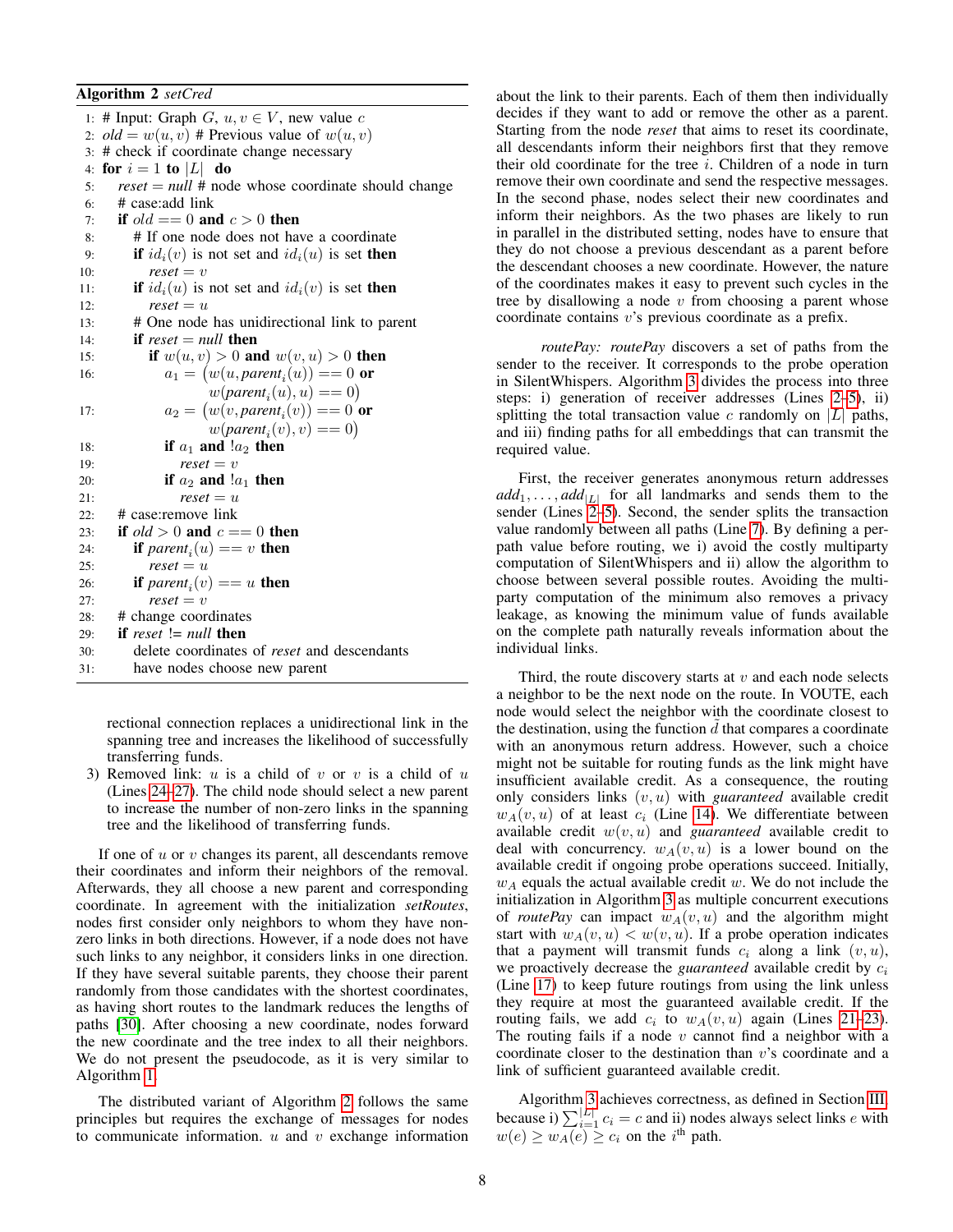<span id="page-8-1"></span>Algorithm 3 *routePay*

<span id="page-8-3"></span>1: # Input: Graph G, sender *src*, receiver *dst*, value c 2: # get addresses 3: for  $i = 1$  to  $|L|$  do 4: use VOUTE's algorithm to generate return address  $add_i(ds)$ 5: *dst* sends *add*i(*dst*) to *src* 6: # value shares for each path 7: *src* splits c into shares  $c_1, \ldots, c_{|L|}$ 8: # routing 9:  $path_i = \text{empty}$  list of links 10: for  $i = 1$  to  $|L|$  do 11:  $v = src$ 12: *fail* = *false* 13: **while** *!fail* **and**  $v := \text{dst}$  **do** 14:  $C = \{u \in N(v) : \tilde{d}(id_i(u), add_i(dst)) \leq$  $\tilde{d}(id_i(u), add_i(dst)), w_A(v, u) \geq c_i\}$ 15: **if**  $C$  not empty **then** 16: *next* = u in C with minimal  $\tilde{d}(id_i(u), add_i(dst))$ 17:  $w_A(v, u) = w_A(v, u) - c_i$ 18:  $v = next$ 19: else 20: *fail* = *true* # Routing failed 21: if routing failed then 22: **for all**  $i = 1...|L|, e \in path_i$  **do**<br>23:  $w_A(e) = w_A(e) + c_i$  $w_A(e) = w_A(e) + c_i$ 

<span id="page-8-8"></span><span id="page-8-7"></span><span id="page-8-5"></span>In the distributed variant of Algorithm [3,](#page-8-1) nodes send messages to the next node on the path, which contain the address  $add_i$  and the partial value  $c_i$ . Nodes report failures and successes to the sender by sending messages along the reverse path. To account for messages getting lost, nodes also reset  $w_A$  if a payment operation does not follow a probe operation within a certain time.

## *D. Parameters*

Several parameters govern the performance of the above routing algorithm. First, the number  $|L|$  of landmarks determines the number of returned paths. The transaction and stabilization overhead increases roughly linearly with  $|L|$  as routing and stabilization is required for each landmark. Similarly, the delay corresponds to the longest route in any embedding and hence is likely to increase with  $|L|$ . The impact of  $|L|$ on the success ratio highly depends on the scenario. The second parameter is a, the number of transaction attempts. A sender  $s$  can attempt to perform a transaction up to  $a$ times. Only if all attempts fail, s considers the transaction failed. *s* chooses the interval between two consecutive attempts uniformly at random within an interval of length  $tl$ . A repeated transaction attempt executes the above routing algorithm for the same sender, receiver, and value but uses different shares  $c_1, \ldots, c_{|L|}$ . In addition to the parameters  $|L|$ , a, and tl, the choice of the landmarks impacts the performance. Commonly, landmarks are nodes corresponding to financial institutions and hence have a large number of links, possibly leading to spanning trees of a lower depth and a higher performance. We characterize the impact of these parameters in our performance evaluation.

## <span id="page-8-0"></span>*E. Privacy Analysis*

<span id="page-8-2"></span>Next, we argue that SpeedyMurmurs achieves the privacy goals proposed in Section [III-C.](#page-4-1)

*Value Privacy:* Informally, we say that a PBT network achieves value privacy if the adversary cannot determine the value c of a *routePay(c, u, v)* operation between two noncompromised users  $u$  and  $v$ , if the adversary is not sitting in any of the involved routing paths.

<span id="page-8-4"></span>SpeedyMurmurs is a distributed PBT network and, in particular, the *routePay* is defined such that only users in the paths between the sender and receiver are involved. Therefore, if the adversary does not compromise any such users, she does not get any information about the routed value (because the point-to-point communications are encrypted) and thereby value privacy is achieved.

<span id="page-8-6"></span>An alternative scenario appears when the adversary corrupts users in some of the paths between sender and receiver, but not all. In such a case, we cannot prevent the adversary from estimating c. As we have  $c_i \geq 0$  for all  $i = 1 \dots |L|$ , knowing a subset of these values naturally reveals information about the total value c, namely that  $c \geq c_i$ . Moreover, as SpeedyMurmurs shares the value  $c$  uniformly among the paths and uses only positive shares, an adversary can estimate  $c$  as  $|L| * c_i$  upon observing  $c_i$ .

*Sender Privacy:* Informally, we say that a PBT network achieves sender privacy if an adversary cannot determine the sender u in a *routePay(c, u, v)* operation. The adversary might compromise intermediate users on the paths discovered by *routePay*( $c, u, v$ ) but does not compromise u or v.

An attacker sitting on the path between sender s and receiver  $r$  might receive an anonymous routing address  $add_i$ (e.g., the adversary managed to corrupt the sender's neighbor). Nevertheless, as SpeedyMurmurs is a distributed PBT network, the adversary cannot determine whether the actual sender is s or another user  $s'$  connected to  $s$  through a direct link or a path of non-compromised users. Sender privacy follows from the corresponding proofs for VOUTE [\[29\]](#page-14-31).

*Receiver Privacy:* Informally, we say that a PBT network achieves receiver privacy if an adversary cannot determine the receiver v in a *routePay(c, u, v)* operation. The adversary might compromise intermediate users on the paths discovered by *routePay(c, u, v)* but does not compromise u or v.

As before, the adversary compromising the user before the receiver  $r$  might relay to  $r$  an anonymous return address. Nevertheless, as shown in the evaluation of VOUTE, an anonymous return address does not leak the corresponding user in the network. Therefore, the adversary cannot fully determine yet if  $r$  is the actual receiver, or the routing message is intended for another receiver  $r'$  connected to  $r$  through a direct link or a path of non-compromised users.

## *F. Summary*

In this section, we introduced SpeedyMurmurs, which proposes a privacy-preserving routing algorithm for PBT networks. Our key contributions in modifying VOUTE to the scenario of credit networks are i) the use of a two-phase construction algorithm to account for the existence of unidirectional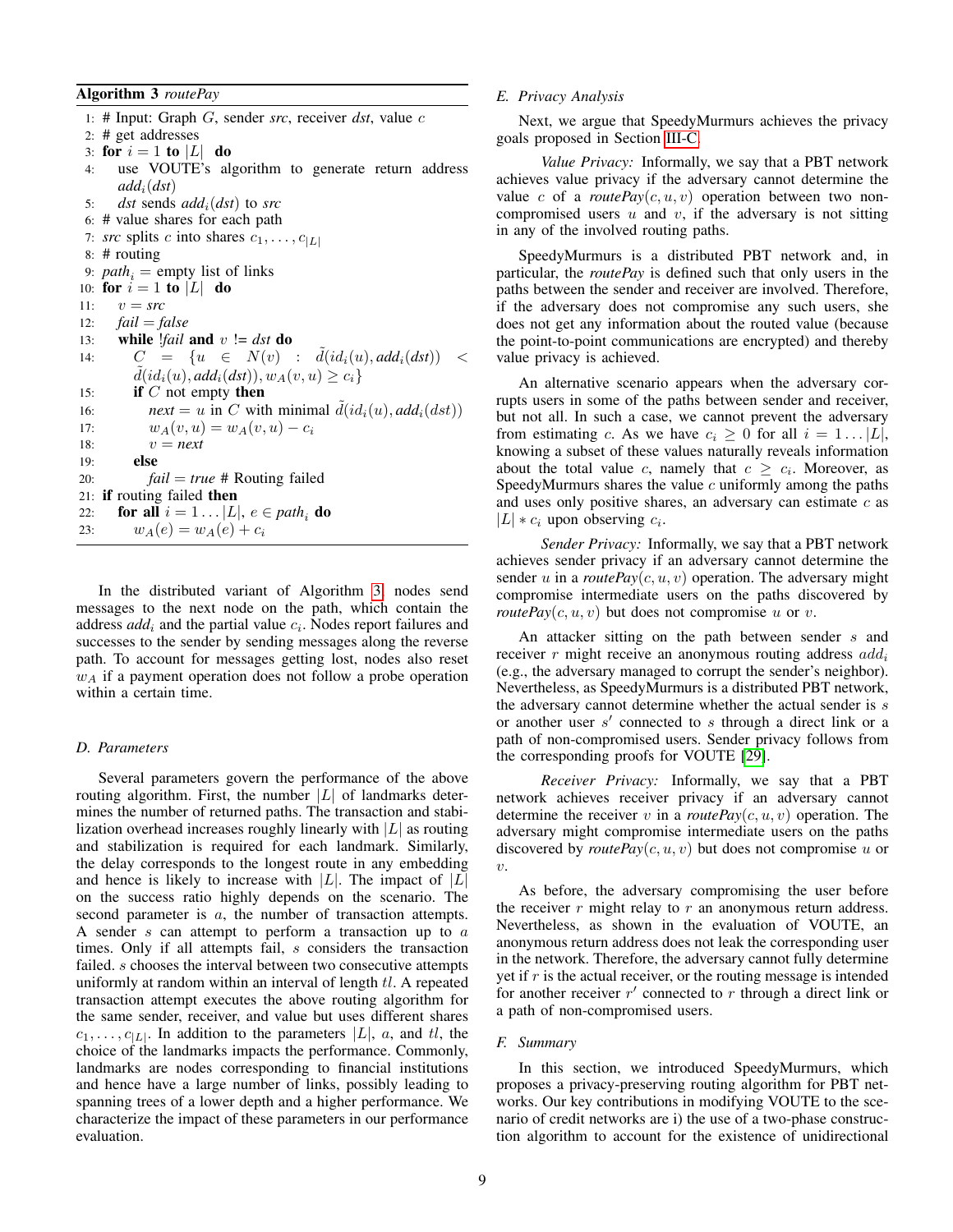links (Algorithm [1\)](#page-6-0), ii) the identification of criteria on when to apply on-demand maintenance (Algorithm [2\)](#page-7-0), iii) the design of a path discovery algorithm that can adaptively choose links based on both the available credit and the coordinates of the neighboring nodes and can handle concurrency (Algorithm [3\)](#page-8-1). Apart from using embedding-based routing, SpeedyMurmurs distinguishes itself from SilentWhispers by splitting the credit between paths before the path discovery. In this manner, nodes can base their forwarding decisions on the amount of credit they should forward rather than only their neighbors' distances to the destination. On the other hand, distributing funds before the path discovery prevents the algorithm from taking the overall available funds on the path into consideration. In the next section, we evaluate the impact of our design decisions on efficiency and effectiveness, analyzing in particular how the order of routing and fund distribution relates to the success ratio.

## V. PERFORMANCE EVALUATION

In this section, we evaluate the performance of Speedy-Murmurs in comparison to the related work, in particular SilentWhispers' landmark-centered routing.

More precisely, we aim to answer the following research questions:

- How do SpeedyMurmurs and SilentWhispers perform with regard to success ratio, delay, and overhead using a real-world dataset?
- SpeedyMurmurs and SilentWhispers differ in three major areas—routing algorithm, random credit assignment, and dynamic stabilization. What is the impact of each of these modifications on the above performance criteria?
- How do these results compare to the performance of other approaches?
- What is the impact of the landmark selection, the number of trees, and the number of transaction attempts?
- How does the long-term evolution of the credit network affect the performance?

We start by describing our simulation model and datasets. Afterwards, we specify the parameters of our simulation. Finally, we present and discuss our results.

Generally, our simulation executes the routing algorithm and performs the payment (if successful). We include the payment to realistically assess the stabilization overhead due to link changes. However, we did not implement any security measures that are usually part of the payment because they do not affect the routing algorithm and its performance. In particular, we do not execute the link setup algorithm that ensures that neighboring nodes agree on the value of their link and later can settle disputes by providing signed statements of the changes.

## *A. Simulation Model*

We extended GTNA [\[31\]](#page-14-32), a framework for graph analysis, to include our credit transaction mechanisms. In particular, GTNA offers templates for routing algorithms and performance metrics. We added functionality specific to PBT networks, in particular the functionality to dynamically update link weights.

Initially, our simulation constructs a credit network with nodes and links according to a provided description. Afterwards, we simulate a sequence of events in the credit network. A list of transactions, changes to links, and periodic recomputations of the spanning tree (only required for Silent-Whispers), ordered by their temporal occurrence, determined the sequence of events. In the absence of realistic latency and bandwidth models, we did not model concurrency in our simulation. The simulation executed each event, including resulting changes to the spanning trees, before starting the next event.

We implemented two simulation modes. First, we considered a static credit network. In each step, the simulation executed a transaction and subsequently repaired the spanning tree if dynamic stabilization was applied. Afterwards, it returned the credit network to its original state. Second, we considered a dynamic network evolving over time. Transactions, node churn, and modifications of the extended credit changed the structure of the network and the weights on the links. While the second mode was more realistic, it prevented a straightforward comparison of different approaches for individual transactions due to the differences in state at the time of the transaction.

We implemented the routing and stabilization algorithms of SilentWhispers and SpeedyMurmurs as specified in Sections [II](#page-1-1) and [IV,](#page-5-0) respectively. However, we disregard the cryptographic details for our evaluation, as they do not affect our performance metrics. Instead, the sender and receiver both send only one message to each landmark forwarded by all nodes on the shortest path to the landmark. In our implementation of SilentWhispers, each landmark then sends a message to all remaining landmarks, which is forwarded along the shortest paths, to account for the multi-party computation. When combining embedding-based routing with multi-party computation, the receiver sends messages to all landmarks. In addition to enabling the evaluation of each individual modification, the alignment of the two designs also resulted in a fairer comparison of overheads, as the original SilentWhispers sends all elements of a signature chain individually and thus results in a higher overhead as compared to sending them in one message. As SilentWhispers' authors do not specify how the sender decides on the amount of partial credit  $c_i$  assigned to the  $i<sup>th</sup>$  path, we decided to divide the total credit randomly between paths in agreement with the available minimum. In other words, if the sum of all minimal values was at least equal to the total transaction value  $c$ , we first divided  $c$  randomly upon the paths. We then randomly re-assigned all credit that exceeds the minimal value along a path to the remaining paths. We repeated the re-assignment step until the partial credit of each path was at most equal to the minimal credit on the path. During the simulation, we recorded all information necessary to derive the performance metrics described in Section [III.](#page-4-0)

For SpeedyMurmurs and SilentWhispers, we consider the following parameters: i) the number of trees  $|L|$ , ii) the number of attempts a that nodes try to perform a transaction before declaring it failed, iii) the maximal interval  $tl$  between two attempts for the same transaction, and iv) the interval *epoch* between two periodic re-computations of the trees for SilentWhispers. For comparison, we expressed the stabilization overhead for SpeedyMurmurs in stabilization messages per *epoch*. In addition to the above parameters, we provided two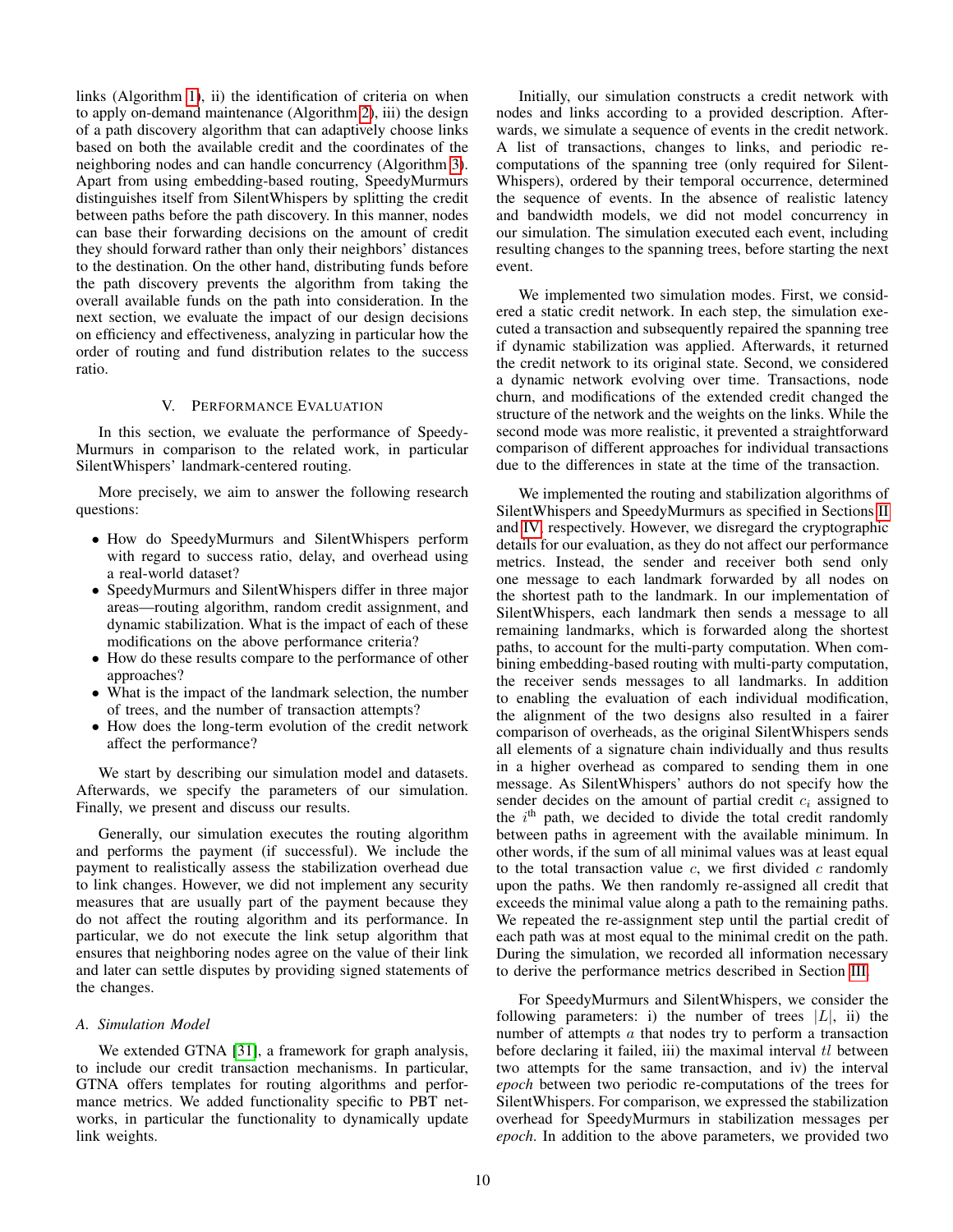approaches for choosing landmarks: choosing the nodes of maximal degree or choosing random nodes. Here, we define the maximal degree of a node as the number of connections with positive available credit in both directions. For the evolving credit network, we chose the nodes with the highest initial degree.

We implemented distributed versions of the Ford-Fulkerson max-flow algorithm [\[5\]](#page-14-33) and tree-only routing for comparison. Tree-only routing only uses links in the spanning tree but chooses the shortest path rather than always passing through the landmarks. For Ford-Fulkerson, we replaced the centralized computation with a distributed version that discovers residual flows using a breadth-first search. By adding tree-only routing, we evaluate all three tree-based routing schemes displayed in Figure [1,](#page-3-0) with SilentWhisper being an instance of landmarkcentered routing and SpeedyMurmurs representing embeddingbased routing.

#### *B. Dataset*

We obtained datasets from crawling the PBT network Ripple [\[1\]](#page-14-3). In particular, we obtained crawls of the complete network from November 2016 and all link modifications and transactions since its creation in January 2013. Based on these crawls, we derive datasets for both our simulation modes, the static and evolving network. In the following, we first describe our crawling method, followed by post-processing of the crawled data. Last, we present properties of the resulting datasets.

*Dataset Processing:* We restricted our evaluation to funded accounts: a Ripple account is *funded* when it owns a certain amount of XRP.<sup>[4](#page-10-0)</sup> In April 2017, a user needed 20 XRP to fund an account. In this paper, we disregard transferring credit from one currency to another. Hence, we converted all values to US dollars and deleted all links and transactions in non-fiat currencies. After cleaning the dataset according to these three rules, we derived the credit network  $C'_{Nov16}$ for November 2016 and lists of both transactions and link value changes, sorted in temporal order. Based on the resulting transaction and link modifications lists, we then generated the credit network  $C'_0$  at the time of the first transaction as a starting point of our second mode, the evolving network. As our data does not reveal when nodes join and leave the network, we included all crawled nodes and links in our initial credit network but set the weight of links  $(u, v)$  that come into existence at a later point to 0. During the spanning tree construction, such links are ignored.

We resolved three inconsistencies between our model and the datasets. In rare cases, Ripple exhibits invalid credit arrangements; i.e., links  $(u, v)$  such that their weight exceeds the upper limit of granted credit. Usually, such occurrences result from changes to the extended credit agreement. We deleted all such links from the dataset. Furthermore, we removed selftransactions from the dataset, as they do not require routing algorithms according to our model. Last, landmark routing requires paths between all nodes and the landmarks, so that we restricted our evaluation to the giant component. These processing steps turned the initial snapshots  $C_{Nov16}^{\prime}$  and  $C_0^{\prime}$  into our processed datasets  $C_{Nov16}$  and  $C_0$ . We obtained

the final datasets by restricting the previous lists to entries involving only nodes in the final snapshots.

*Final Datasets:*  $C_0$  contained 93,502 nodes and a total of 331,096 links, whereas  $C_{Nov16}$  contained 67,149 nodes and 199,574 links. The reason for the disparity is that  $C_0$  contained all active links and their adjacent nodes for a period of more than 3 years, whereas  $C_{Nov16}$  was a snapshot of the network on one particular date. Our final transaction lists had 970,472 and 692,737 entries for  $C_0$  and  $C_{Nov16}$ , respectively. We recorded a total of 652,216 link modifications for the evolving network  $C_0$ . The datasets and the code are publicly available.<sup>[5](#page-10-1)</sup>

## *C. Simulation Setup*

Our first simulation setup realized the static simulation mode on the basis of the snapshot  $C_{Nov16}$ . We repeated simulations 20 times, using a different set of 50,000 transaction for each run. We chose these transactions pseudorandomly, seeded by the run number, from all transactions that were successful using Ford-Fulkerson, a total of 331,642 transactions. We then evaluated all 8 possible combinations of routing algorithms (landmark routing or embedding-based), credit assignments to paths (multi-party computation or random assignment), and stabilization algorithms (periodic or on-demand) for the parameters  $|L| = 3$  and  $a = 2$ . We chose *epoch* = 1000, meaning we recomputed spanning trees each 1000 transactions. We choose the re-queuing interval as  $tl = 2 \cdot epoch$ . For the landmark selection, we considered both options: random and highest degree. Note that random choices were deterministic in the run number, ensuring comparability of all approaches under the same circumstances. For comparison with related approaches, we evaluated two versions of tree-only routing, using SilentWhispers' multi-party computation and periodic stabilization for the first version and SpeedyMurmurs' random credit assignment and on-demand stabilization for the second. We then evaluated the impact of the different parameters for SilentWhispers and SpeedyMurmurs. We vary the number of landmarks  $|L|$  between 1 and 7 and the number of attempts a between 1 and 10.

Our second simulation setup realized the evolution of the network under different algorithms: Ford-Fulkerson, Silent-Whispers, and SpeedyMurmurs. Starting from the initial network  $C_0$ , the simulation initiated the transactions and changes link values according to the dataset. For SilentWhispers and SpeedyMurmurs, we set  $|L| = 3$ ,  $a = 2$ , *epoch* = 1000 $\delta_{Av}$ , and  $tl = 2\delta_{Av}$  with  $\delta_{Av}$  denoting the average time between two transactions. In this manner, an epoch roughly corresponds to a day. We chose landmarks of the highest degree for SpeedyMurmurs and SilentWhispers. As Ford-Fulkerson is a deterministic algorithm, we only executed it once but averaged our results for SpeedyMurmurs and SilentWhispers over 20 runs.

# *D. Results*

We start by comparing a wide range of algorithms for the static simulation setup. Table [I](#page-11-0) displays the results for different combinations of the three proposed modifications to SilentWhispers as well as our implementations of tree-only routing and Ford-Fulkerson. Note that Ford-Fulkerson is a

<span id="page-10-0"></span><sup>&</sup>lt;sup>4</sup>XRP is the symbol of the Ripple currency.

<span id="page-10-1"></span><sup>5</sup><https://crysp.uwaterloo.ca/software/speedymurmurs/>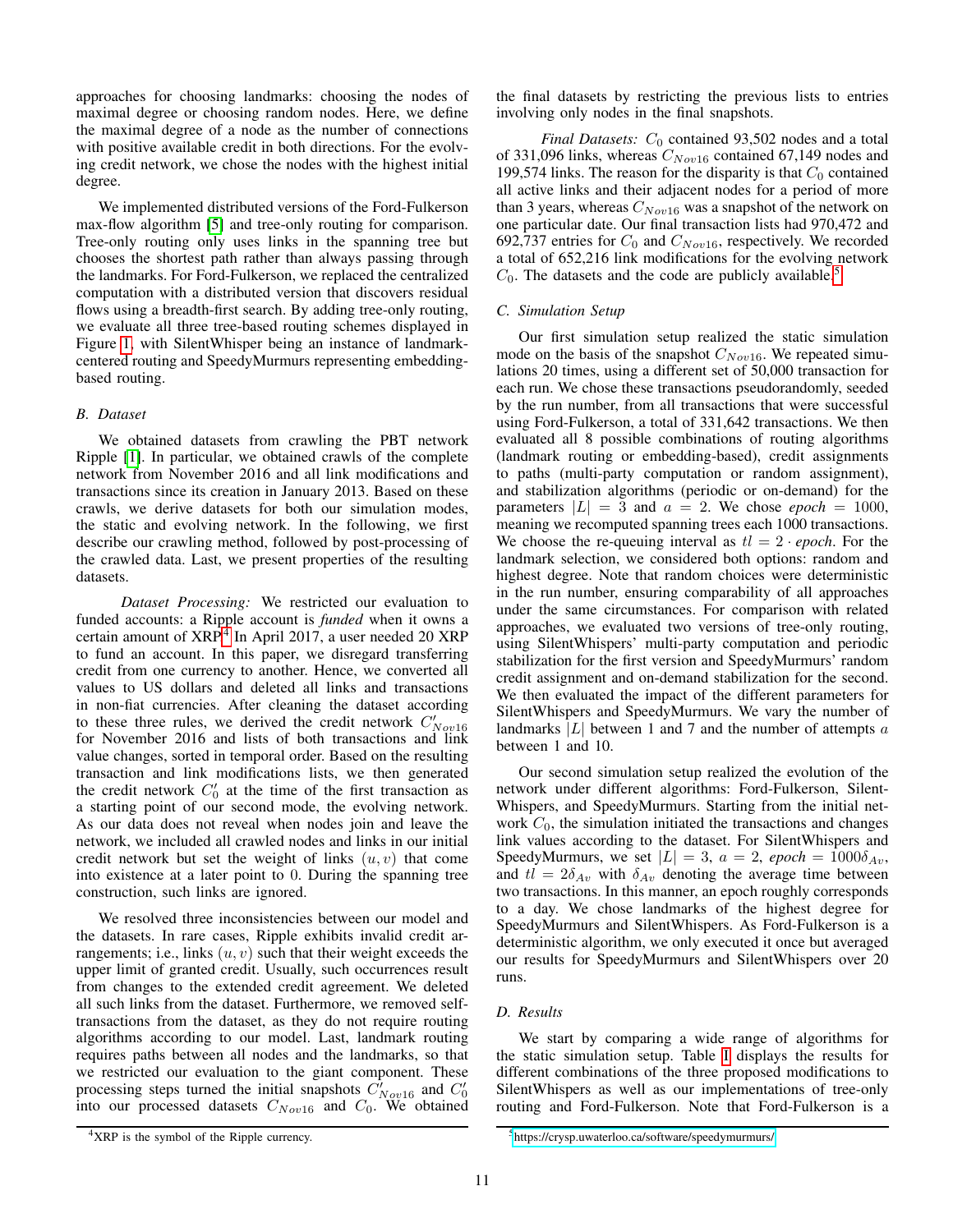<span id="page-11-0"></span>TABLE I: Performance of different transaction schemes in the static scenario, varying the routing algorithm (LM-Landmark, GE-greedy embedding, TO-Tree-only), the stabilization method (PER-periodic, OND-on-demand), the assignment of credit on paths (MUL-multi-party computation, RAND-random), and the landmark selection (HD-highest degree, RL-random landmark) for five metrics: success ratio: fraction of successful transactions (higher is better), delay: longest chain of messages (lower is better), transaction: messages sent per transaction (lower is better), path length: length of discovered paths between sender and receiver (lower is better), stabilization: messages for stabilizing the trees sent per epoch (lower is better). SilentWhispers corresponds to the setting LM-MUL-PER whereas SpeedyMurmurs is GE-RAND-OND.

| Setting               | Success Ratio                  | Delay<br>(Hops)         | Transaction<br>(Messages) | Path Length<br>(Hops)   | Stabilization<br>(Messages)    |
|-----------------------|--------------------------------|-------------------------|---------------------------|-------------------------|--------------------------------|
| Silent Whispers-HD    | 0.005<br>0.65<br>$^{+}$        | 15.01<br>0.08<br>$^{+}$ | 0.2<br>$82.0 \pm 1$       | $5.30 \pm 0.01$         | $\Omega$<br>598722<br>$^{+}$   |
| LM-MUL-OND-HD         | 0.62<br>0.03<br>$^{+}$         | 0.5<br>14.7<br>$^+$     | 2<br>$^{+}$<br>81         | 5.3<br>0.1<br>$+$       | 8000000<br>-2000000<br>$^{+}$  |
| LM-RAND-PER-HD        | $+$ 0.01<br>0.09               | 0.1<br>8.3<br>$^{+}$    | 0.5<br>35.1<br>$^{+}$     | 3.23<br>$\pm$ 0.05      | 598722<br>$\Omega$<br>$^{+}$   |
| LM-RAND-OND-HD        | 0.09<br>0.09<br>$+$            | 9<br>$^{+}$             | 37<br>$^{+}$<br>4         | 3.4<br>0.4<br>$+$       | 2000<br>2000<br>$^{+}$         |
| <b>GE-MUL-PER-HD</b>  | $+$ 0.001<br>0.90 <sub>1</sub> | 11.52<br>0.03<br>$^{+}$ | 49.0<br>0.1<br>$^{+}$     | 1.95<br>$+$ 0.003       | 598722<br>$\Omega$<br>$^{+}$   |
| <b>GE-MUL-OND-HD</b>  | $0.905 \pm 0.004$              | 0.2<br>11.5<br>$^+$     | 49.0<br>0.5<br>$^{+}$     | $1.954 \pm 0.007$       | 4000<br>4000<br>$^{+}$         |
| <b>GE-RAND-PER-HD</b> | $+$ 0.001<br>0.91              | 0.009<br>$6.01 +$       | 0.04<br>$18.3 +$          | 1.86<br>0.003<br>$+$    | 598722<br>$\Omega$<br>$^{+}$   |
| SpeedyMurmurs-HD      | $0.906 \pm 0.006$              | 6.02 $\pm$<br>0.04      | 18.3 $\pm$<br>0.1         | 1.87<br>$\pm$ 0.01      | 300<br>300<br>$^{+}$           |
| <b>TO-SW-HD</b>       | 0.003<br>0.86<br>$^{+}$        | 0.1<br>15.9<br>$^{+}$   | 0.3<br>81.9<br>$^{+}$     | 3.17<br>0.01<br>$^{+}$  | 598722<br>$\Omega$<br>$^{+}$   |
| TO-SM-HD              | 0.04<br>0.54<br>$^{+}$         | 0.3<br>6.7<br>$^{+}$    | 0.7<br>23.5<br>$^{+}$     | 2.01<br>$+$ 0.07        | 5000<br>5000<br>$\pm$          |
| Ford-Fulkerson        | 0.00<br>1.00<br>$^{+}$         | 49500<br>$\pm$ 900      | 49500<br>900<br>$^{+}$    | 3.2<br>$\pm$ 0.1        | $\Omega$<br>$\Omega$<br>$^{+}$ |
| SilentWhispers-RL     | 0.2<br>0.1<br>$+$              | 15<br>2<br>$^+$         | 130<br>10<br>$^{+}$       | 7.6<br>0.6<br>$+$       | 598722<br>$\Omega$<br>$^{+}$   |
| SpeedyMurmurs-RL      | 0.007<br>0.91<br>$+$           | 5.99<br>0.06<br>$^{+}$  | 18.2<br>0.2<br>$^{+}$     | 0.009<br>1.86<br>$^{+}$ | 1000<br>1000<br>$^{+}$         |

deterministic algorithm but its delays and overheads vary as the set of transactions varies between runs.

*Impact of Design Decisions:* As expected, greedy embeddings led to shorter paths due to finding shortcuts between different branches of the tree. Hence, all settings using greedy embeddings, i.e., rows starting in "GE-" and SpeedyMurmurs, exhibited lower delays and transaction overheads than the corresponding landmark-based algorithms. Indeed, greedy embeddings reduced the path length and the transaction overhead by nearly a factor of 2. Greedy embeddings also increased the success ratio due to the shorter paths and the lower probability of encountering a link with low available credit.

The impact of the random assignment of credit, used by SpeedyMurmurs and all algorithms with "RAND" in their name, was less clear-cut: While removing the need to involve landmarks into the routing process reduced the delay and the transaction overhead for all parameter settings, the impact on the success ratio differed between embedding-based and landmark routing. When combined with landmark routing, random credit assignments resulted in a definite drop in success from more than 60% to only 8%. The reason for the low success ratio was the high probability of encountering at least one link with insufficient credit to satisfy the random assignment. In contrast, greedy embeddings exhibited much shorter paths and the flexibility to potentially choose between several neighbors. These two properties negated the disadvantageous impact of the random credit assignment, so that greedy embedding in combination with random assignment resulted in the same success ratio of 91% as in combination with multi-party computation.

On-demand stabilization reduced the stabilization overhead (abbreviated by Stabilization in Table [I\)](#page-11-0) drastically: While rebuilding the spanning trees periodically, as applied by Silent-Whispers and all algorithms with "PER" in their name, resulted in more than half a million messages per epoch, on-demand stabilization only required a few thousands of messages, as shown in the last column of Table [I.](#page-11-0) On-demand stabilization induced high variance because the value of links close to the root of a spanning tree rarely drops to 0 but incurred enormous overhead in these rare occurrences. The simulation showed a clear advantage of on-demand stabilization. We admit that the considerable advantage of on-demand stabilization is partially due to lack of link value changes and actual dynamics in the static simulation. In the second part of this section, we therefore evaluate the stabilization overhead in a dynamic environment.

*Comparison to Other Algorithms:* We compared Silent-Whispers and SpeedyMurmurs with tree-only routing and Ford-Fulkerson based on the results in Table [I.](#page-11-0) As expected, Ford-Fulkerson exhibited prohibitive delays and transaction overheads. The fact that Ford-Fulkerson also results in a longer average path length seems counterintuitive at first. However, the result was a side effect of Ford-Fulkerson discovering long paths to maximize the available credit that the other approaches failed to discover. As illustrated in Fig. [1](#page-3-0) and detailed in Sec. [II,](#page-1-1) tree-only routing finds the shortest route in the spanning tree, possibly without passing a landmark, but does not include links that are not contained in the tree. Thus, treeonly routing is a compromise between SilentWhispers' routing algorithm and embedding-based routing. As a consequence, the performance results when using only tree links are in between the performance of SilentWhispers and SpeedyMurmurs.

*Impact of* |L| *and* a: Next, we evaluate the impact of different configuration parameters on the performance. As indicated in the last two rows of Table [I,](#page-11-0) choosing random landmarks did not considerably affect the performance of SpeedyMurmurs but reduced the performance of Silent-Whispers due to the existence of longer paths to a landmark with few connections. In contrast, increasing the number of trees  $|L|$  affected the success ratio of SpeedyMurmurs negatively and SilentWhispers positively, as Fig. [2a](#page-12-0) indicates. The reason for the observed decrease in success was the increased likelihood that at least one path did not have sufficient credit.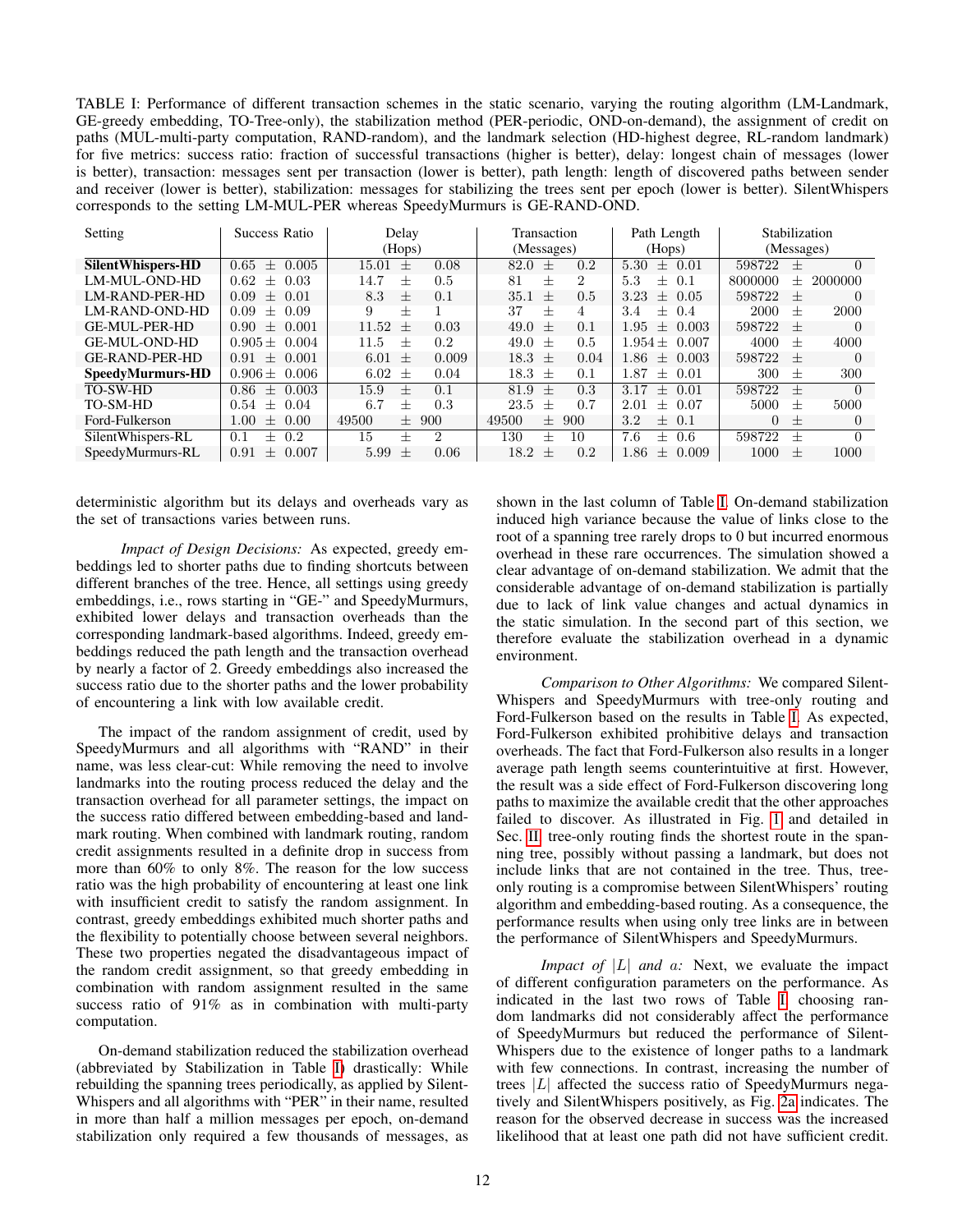<span id="page-12-0"></span>

<span id="page-12-1"></span>Fig. 2: SilentWhispers vs. SpeedyMurmurs: Impact of number of parallel trees and attempts at performing a transaction

<span id="page-12-3"></span>

Fig. 3: Comparing SpeedyMurmurs and SilentWhispers in a dynamic setting based upon Ripple transaction and link changes from 2013 to 2016 on per-epoch scale; success is computed as the ratio of the actual success ratio and the success ratio of the Ford-Fulkerson algorithm as a baseline; for c), we present moving averages over 50 epochs to increase readability

An increased  $|L|$  further increased the delays, as shown in Fig. [2b.](#page-12-1) The impact was more pronounced for SilentWhispers because landmarks had to wait until all messages for the multiparty computation arrived. The number of attempts  $a$  had a slight positive effect on the success ratio, as shown in Fig. [2c.](#page-12-2) Yet, as the transaction overhead is linear in the number of attempts, the slight increase may not warrant multiple attempts.

For all algorithms but Ford-Fulkerson, the success ratio was considerably below 100%. It stands to reason that a lot of users might not be willing to accept a failure rate of 10% or more. Note that a failure to route does not reduce the funds of any user, so there is no loss in funds associated with a routing failure. Furthermore, in a non-static environment, users can retry the transaction at a later point in time after the network has sufficiently changed for it to work. If neither failure nor waiting is an option, we could apply Ford-Fulkerson on failure. By reducing the transactions that require Ford-Fulkerson to 10%, we still considerably improve the efficiency in comparison to a network relying exclusively on Ford-Fulkerson at the price of a slight increase in delay due to the preceding use of SpeedyMurmurs. In addition, we hope that with increasing popularity, both the connectivity of the PBT networks and the amount of available funds increase beyond the current state of the Ripple network, which is bound to entail a higher probability of success.

*Impact of Dynamics:* We evaluated the impact of dynamics on the performance of SpeedyMurmurs and Silent-Whispers. As stated above, the impact of dynamics is par<span id="page-12-5"></span><span id="page-12-4"></span><span id="page-12-2"></span>ticularly of interest to decide if on-demand stabilization is indeed more efficient than periodic stabilization. To better comprehend the reasons underlying our results, Fig. [3a](#page-12-3) displays the number of transactions and link changes per epoch for the Ripple dataset. While the number of transactions did not vary greatly over the period of three years, link creations and modifications were frequent in some short intervals but rare during the remaining observation period. The frequency of link changes directly relates to the stabilization overhead of SpeedyMurmurs, as indicated by Fig. [3b.](#page-12-4) Whereas the stabilization overhead was usually below 100 messages per epoch, the overhead increased to about  $10<sup>9</sup>$  messages during periods of frequent change. Note that only the first two of the four batches of link changes resulted in a drastically increased need for stabilization. After the first two batches, spanning trees had formed and new link additions mostly created shortcuts that did not require changes to the trees. In contrast, the stabilization overhead of SilentWhispers only depended on the number of edges in the network and hence increased as the graph grows over time. During intervals of frequent change, the stabilization overhead of SilentWhispers was considerably lower than SpeedyMurmurs' stabilization overhead. However, during 'normal' operation, SilentWhispers' stabilization overhead exceeded the overhead of SpeedyMurmurs by more than 2 orders of magnitude. We evaluated the success in relation to Ford-Fulkerson and hence divided the actual success ratio of each epoch by the success ratio of Ford-Fulkerson for the corresponding epoch. As can be seen from Fig. [3c,](#page-12-5) the success could exceed 1 if an alternative routing algorithm exhibited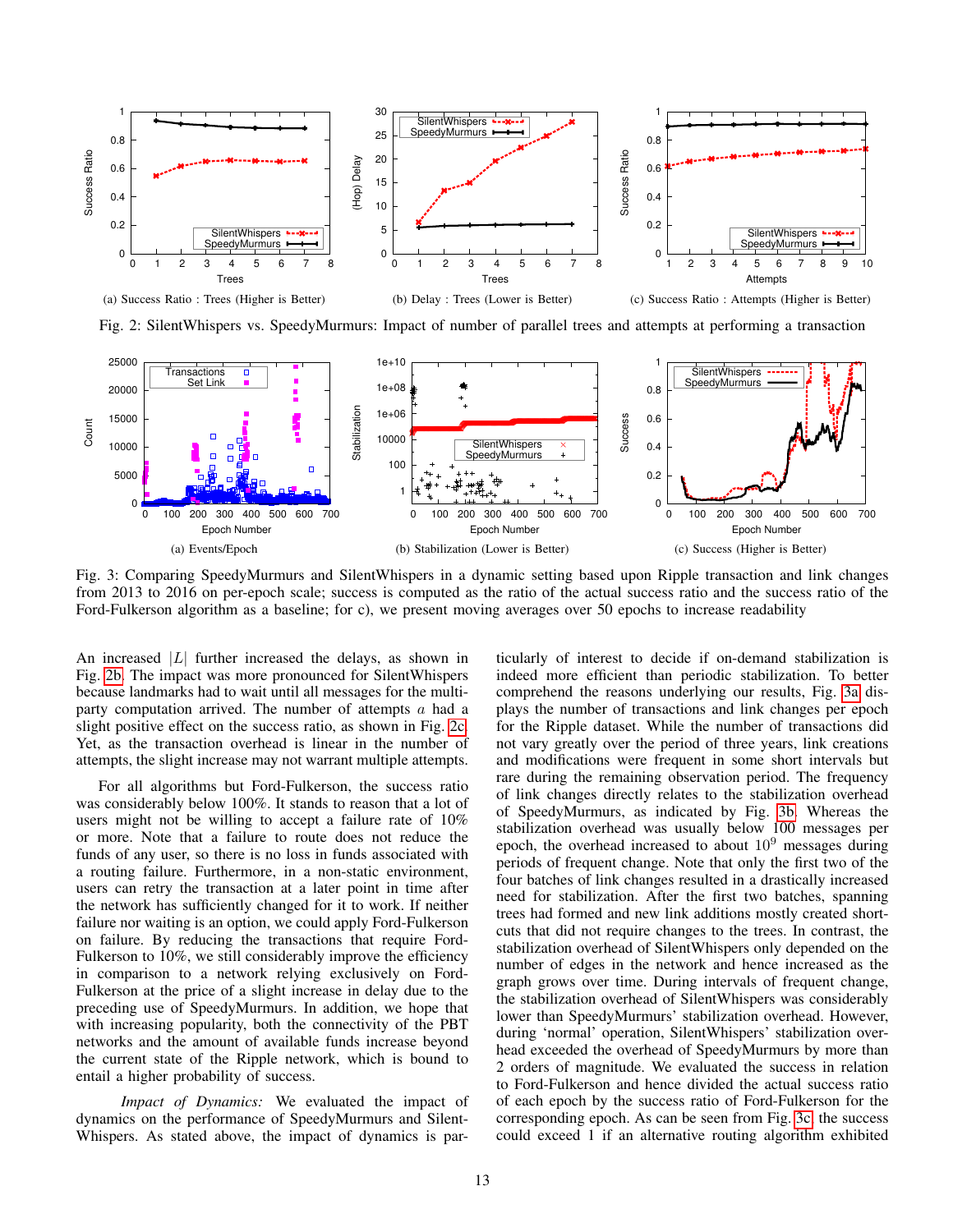a higher success ratio. Note that higher success ratios were indeed possible due to the fact that different routing algorithms resulted in different payments and hence different network states. Different network states implied a different set of possible transactions, so that a transaction could fail for Ford-Fulkerson but succeed for SilentWhispers or SpeedyMurmurs. In comparison, SpeedyMurmurs and SilentWhispers achieved similar success ratios for most of the time; however, at the end of the simulation interval, SilentWhispers outperformed SpeedyMurmurs. The sudden increase in success correlates with the addition or change of many links, as can be seen from Fig. [3a.](#page-12-3) The additional links increase the density of the graph, leading to shorter paths, and hence a higher success probability. The fact that SilentWhispers achieves a higher success ratio than SpeedyMurmurs could be due to the tree structure: SilentWhispers maintains breadth-first search trees whereas SpeedyMurmurs initially constructs breadth-first search trees but does not change the parent of a node if a new neighbor offers a shorter path to the root. The longer paths to the root could have negative effects on the probability of success. As the actual success ratio of all considered algorithms is low during later epochs, e.g., frequently below 5%, the result might be an artifact of our dataset and post-processing method.

We hence answered our five initial research questions:

- SpeedyMurmurs achieved a higher performance than SilentWhispers with regard to all considered metrics for the static scenario.
- On-demand stabilization and embedding-based routing had a positive effect on all 5 performance metrics. In contrast, the use of random credit assignment might decrease the success ratio slightly. However, when used in combination with embedding-based routing, the effect was mostly negated.
- As expected, Ford-Fulkerson usually achieved a higher success than both SpeedyMurmurs and SilentWhispers. However, the algorithm resulted in an enormous transaction overhead, exceeding the overhead of the other algorithms by 2 to 3 orders of magnitude.
- An increased number of trees or attempts to perform a transaction did not considerably increase the success ratio of SpeedyMurmurs but incurred increased overheads.
- The evolution of the PBT network affects the performance of SpeedyMurmurs considerably. Stabilization overhead and success ratio vary considerably depending on the frequency of transactions and link changes.

The dynamic evaluation suggests working on the design of an alternative spanning tree maintenance algorithm. In particular, the results raise the question of suitable criteria for dynamically switching between on-demand and periodic stabilization. Indeed, as SilentWhispers is more efficient during periods of frequent change but results in higher overhead otherwise, such a switching mechanism could further reduce the communication overhead and hence increase scalability.

# VI. RELATED WORK

Maximizing the set of possible transactions in a credit network is NP-hard [\[7\]](#page-14-2). Instead, many existing systems have opted for considering one transaction at a time and applying the max-flow approach [\[5\]](#page-14-33) as a routing algorithm. Nevertheless,

existing algorithms [\[4\]](#page-14-34) run in  $O(V^3)$  or  $O(V^2 \log(E))$  time and hence do not scale to a growing number of users and transactions [\[22\]](#page-14-35), [\[35\]](#page-14-20).

The pioneering credit networks Ripple and Stellar maintain their entire PBT networks on public blockchain ledgers. Although this information can be leveraged to perform routing efficiently, it also trivially leaks sensitive information such as credit links/relationships and financial activity in the form of transactions. Instead, current proposals rely on a decentralized PBT network requiring no public log.

Prihodko et al. recently proposed Flare [\[23\]](#page-14-22), a routing algorithm for the Lightning Network, a network of Bitcoin payment channels among Bitcoin users that enables off-chain transactions [\[21\]](#page-14-9). In Flare, all nodes keep track of their  $k$ neighborhood; i.e., nodes at a hop distance of at most  $k$  and all links between them. In addition, each node maintains paths to a set of nearby *beacon* nodes.

This routing algorithm reveals the weight of all links in the k-neighborhood, usually for  $k \geq 3$ . This results in a privacy concern as the weight of a link between two users is exposed to users other than those two. Furthermore, nodes spread all updates to the k-neighborhood, meaning each credit change results in possibly hundreds of messages, which is highly inefficient for frequent transactions and hence changes in available credit.

Canal [\[35\]](#page-14-20) presents the first efficient implementation of tree-only routing applied to looking for paths in credit networks. A trusted central party computes the shortest paths in the spanning trees between sender and receiver. If these paths provide enough credit to settle a transaction, the routing terminates successfully. Otherwise, it fails. In the face of network dynamics, the central server re-computes spanning trees constantly. Due to maintaining a central server, Canal [\[35\]](#page-14-20) has severe privacy and security drawbacks.

PrivPay [\[17\]](#page-14-21) increases the privacy of Canal by using trusted hardware at the central server. However, PrivPay relies on a similar landmark technique as Canal and is also a centralized solution, therefore the scalability is still low and the issue of a single point of failure remains unsolved. Additionally, the PrivPay paper introduces for the first time the notions of value privacy and sender/receiver privacy for payments in a credit network. In this work, we define the privacy notions for routing in a PBT network as a building block not only for credit networks but also for any PBT network.

SilentWhispers [\[11\]](#page-14-16) uses landmark routing in a fully distributed credit network. Both sender and receiver send messages in the direction of the landmarks, which constitute rendezvous nodes. In other words, paths in SilentWhispers are concatenations of the sender's path to a landmark and the path from said landmark to the receiver. All paths pass a landmark, even if sender and receiver happen to be in the same branch, potentially leading to performance issues. However, as we discuss throughout this paper, SpeedyMurmurs, the routing algorithm proposed in this work, outperforms the routing approach proposed in SilentWhispers while achieving the privacy notions of interest.

Malavolta et al. [\[12\]](#page-14-27) recently proposed Rayo and Fulgor, two payment-channel networks (i.e., PBT networks) that pro